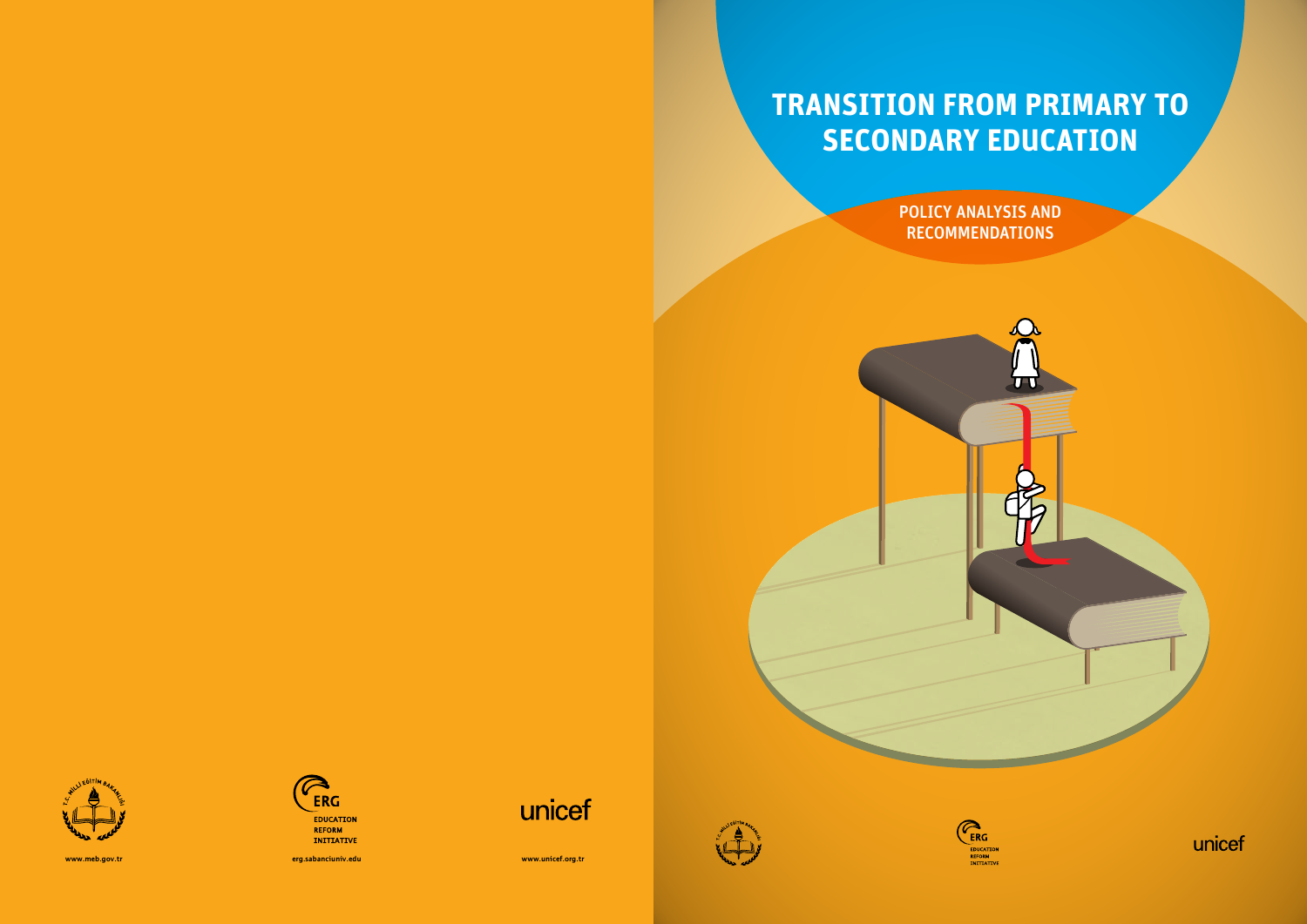The views expressed in this document are solely those of Education Reform Initiative and shall not be interpreted as the official views of UNICEF Turkey, or the Ministry of National Education.

Production **Myra** Coordination **Rauf Kösemen, Engin Doğan** Book and Cover Design **Tülay Demircan, Deniz Kurşunlu** Page Layout **Gülderen Rençber Erbaş, Serhan Baykara**

Printed by **İmak Ofset** Atatürk Cad. Göl Sok. (İtfaiye karşısı) No: 1 Yenibosna-Bahçelievler / İSTANBUL T 0212 656 49 97 F 0212 656 29 26

Prepared by **Aytuğ Şaşmaz, Betül Keleş, Ebru İlhan, Işık Tüzün, M. Alper Dinçer, Nihan Köseleci Blanchy**  With the Contribution of **MoNE Directorate General for Basic Education, UNICEF Turkey** Prepared for Publication by **Barış Özkaranfil, Deniz Aksay, M. Alper Dinçer** Translation **Şebnem Kaplan**  Proofreading **Barış Özkaranfil** Supervision **Batuhan Aydagül**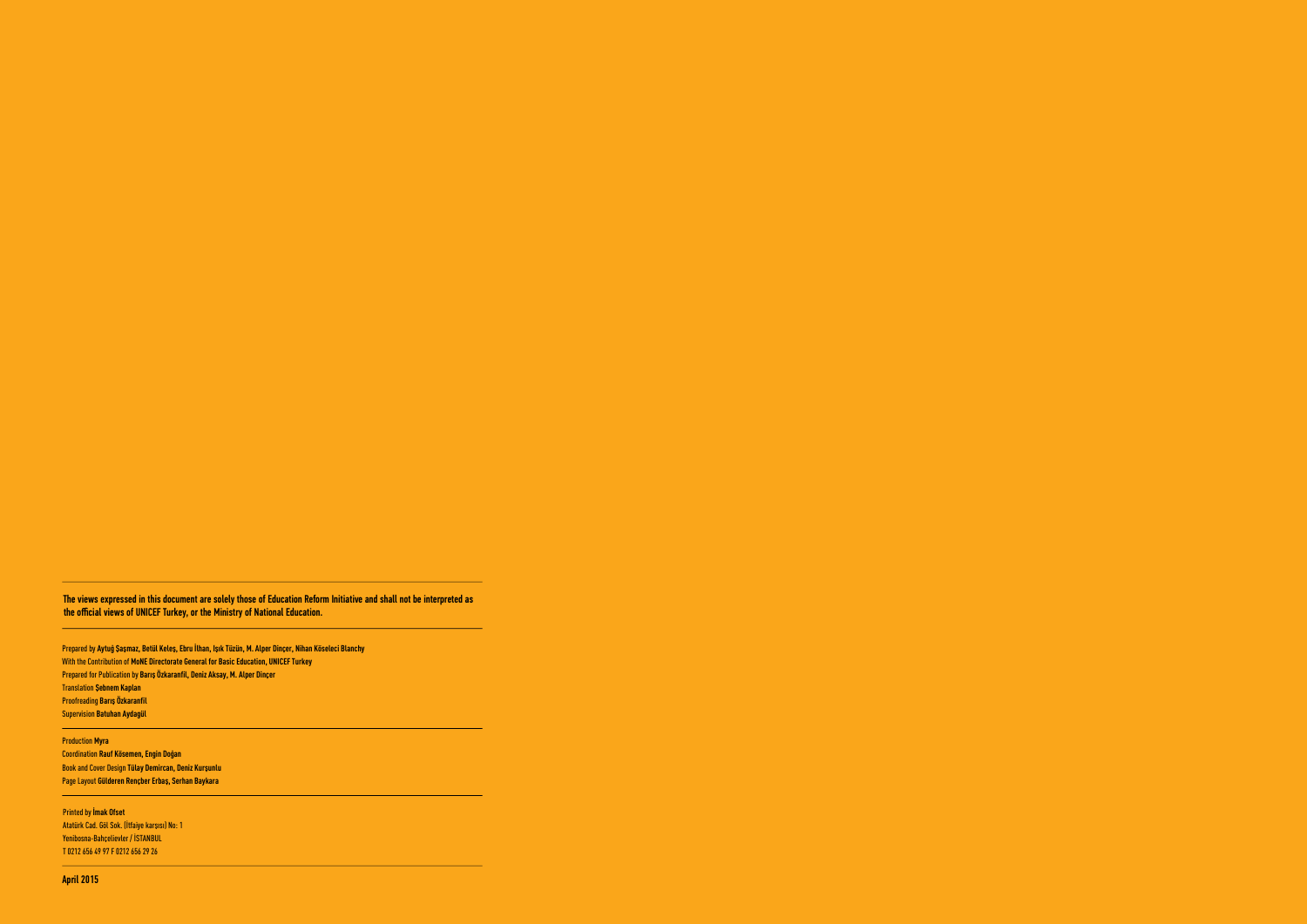# TRANSITION FROM PRIMARY TO SECONDARY EDUCATION

POLICY ANALYSIS AND RECOMMENDATIONS





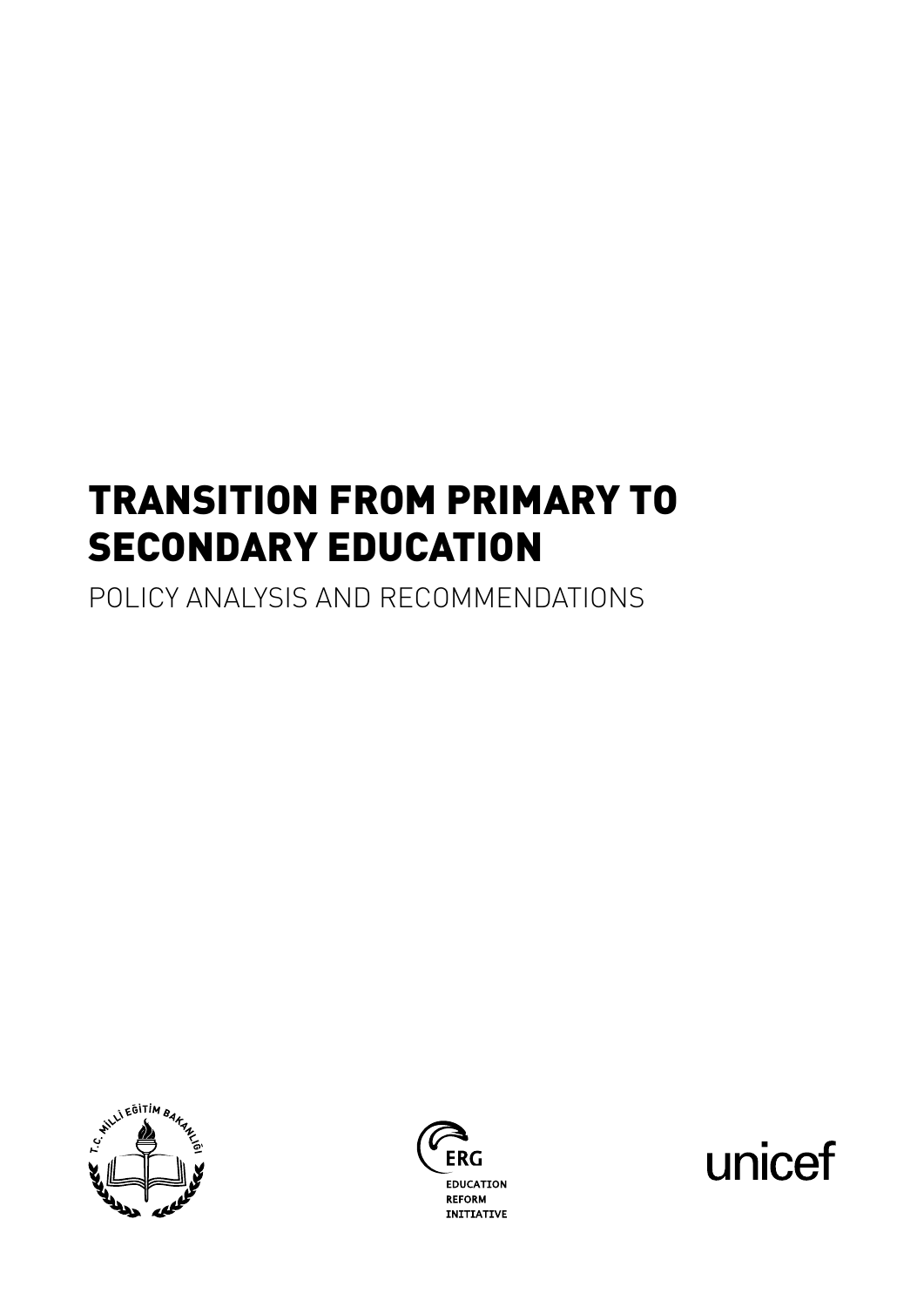**In accordance with the Program Cooperation Agreement, signed by UNICEF Turkey and Education Reform Initiative (ERI) in February 2011, research and policy development activities were initiated, in collaboration with the Ministry of National Education (MoNE) Directorate General of Basic Education.** 

In the **'Determinants of student absenteeism and its relation with the economic crisis'** research project, data that has been accumulated in the e-school database since 2007-2008 were econometrically analyzed. The analysis aimed to find out the social and economic determinants of student absenteeism. Another aim of this research was to present recommendations to MoNE on improving data collection and reporting processes for the e-school database.

The research on **'Determinants of transition from primary to secondary education'** aimed to identify the determinants of transition from primary to secondary education in year 2010-2011, by econometrically analyzing the e-school data. Another aim of this research was to develop policy recommendations by interviewing representatives from public institutions and nongovernmental organizations in three cities.

The research on **'Financial management of primary education institutions,'** aimed to investigate the financial management systems of primary education institutions by analyzing data on public expenditure, by interviewing key actors in public institutions, and by conducting case studies in 15 schools. Another aim of this research was to develop models of management by examining international examples and by organizing workshops with stakeholders.

Research in these three fields were conducted by expert academies. Their reports were also evaluated by referees. Based on the research findings, three policy reports were drafted. Policy reports were written by ERI experts and were revised according to discussions in meetings with broad participation.

This document is one of the final products of concerted efforts by the MoNE Directorate General of Basic Education, UNICEF Turkey and ERI.



## **REPUBLIC OF TURKEY MINISTRY OF NATIONAL EDUCATION**

Primary responsibilities of Ministry of National Education include programming, executing, monitoring and auditing education and training services in Turkey; regulating and executing education and training-related services that Turkish citizens will receive abroad; responding to accommodation, nutrition and financial needs of youth in higher education; opening all kinds of formal and non-formal education institutions and authorizing the establishment of educational institutions except for the higher education level; and other duties stated in its law of establishment.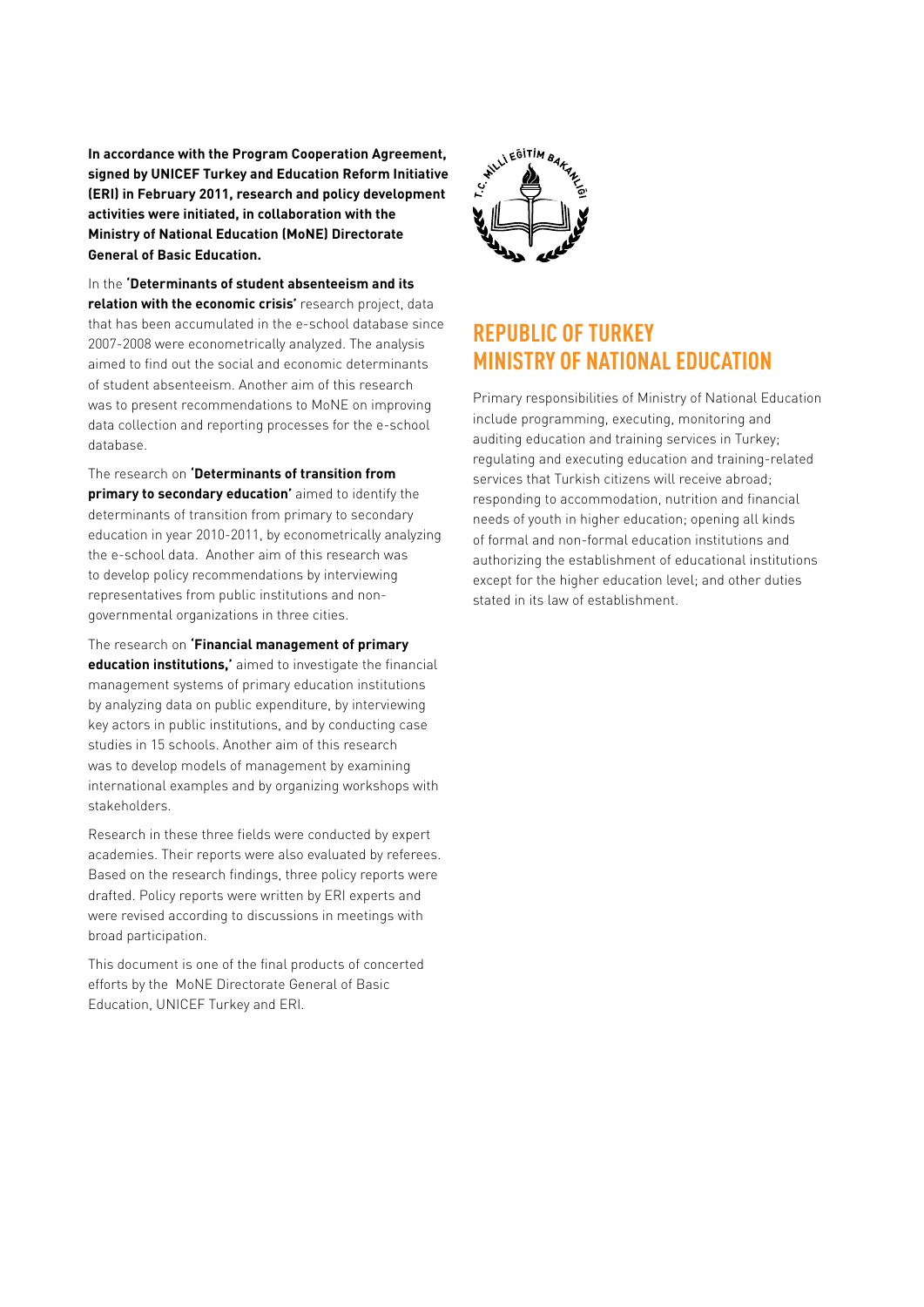# unicef

## **UNICEF TURKEY**

The UNICEF Turkey carries out its activities on the basis of a Country Programme developed and undersigned in line with priorities set together with the Government of Turkey.

The UNICEF does not deliver direct services to children and adolescents in countries like Turkey that have large economies and strong institutions. Instead, it contributes to the development of policies regarding children and to the design and operation of mechanisms for implementing these policies. In this context, the UNICEF shares its international experience, engages in advocacy for change in legislation and systems, facilitates coordination and cooperation and extends technical assistance to its partners in developing replicable child-friendly models for delivering services and monitoring the progress achieved. Gathering and disseminating information for the realization of the rights of children and women, building awareness in related issues, supporting policy discussions and raising funds are all inseparable components of the Country Programme. To attain the targets set in the Country Programme, the UNICEF Turkey works with many governmental organizations and agencies, other international organizations, universities and research institutions and children themselves.



## **EDUCATION REFORM INITIATIVE**

Education Reform Initiative (ERI) was launched in 2003 with the aim of improving education policy processes and outcomes in Turkey towards the ideal of "Quality Education for All" through research, advocacy and training. Policy recommendations developed by ERI aim at realizing all girls' and boys' right to and rights in education in Turkey and contributing to human, social and economic development of the country. ERI also attempts to serve as an example as to how policy dialogue should be conducted within a contemporary democratic framework by bringing together concerned civil society groups and relevant state agencies to catalyze an innovative collective thought process for education reform policy.

#### **INSTITUTIONAL SUPPORTERS**

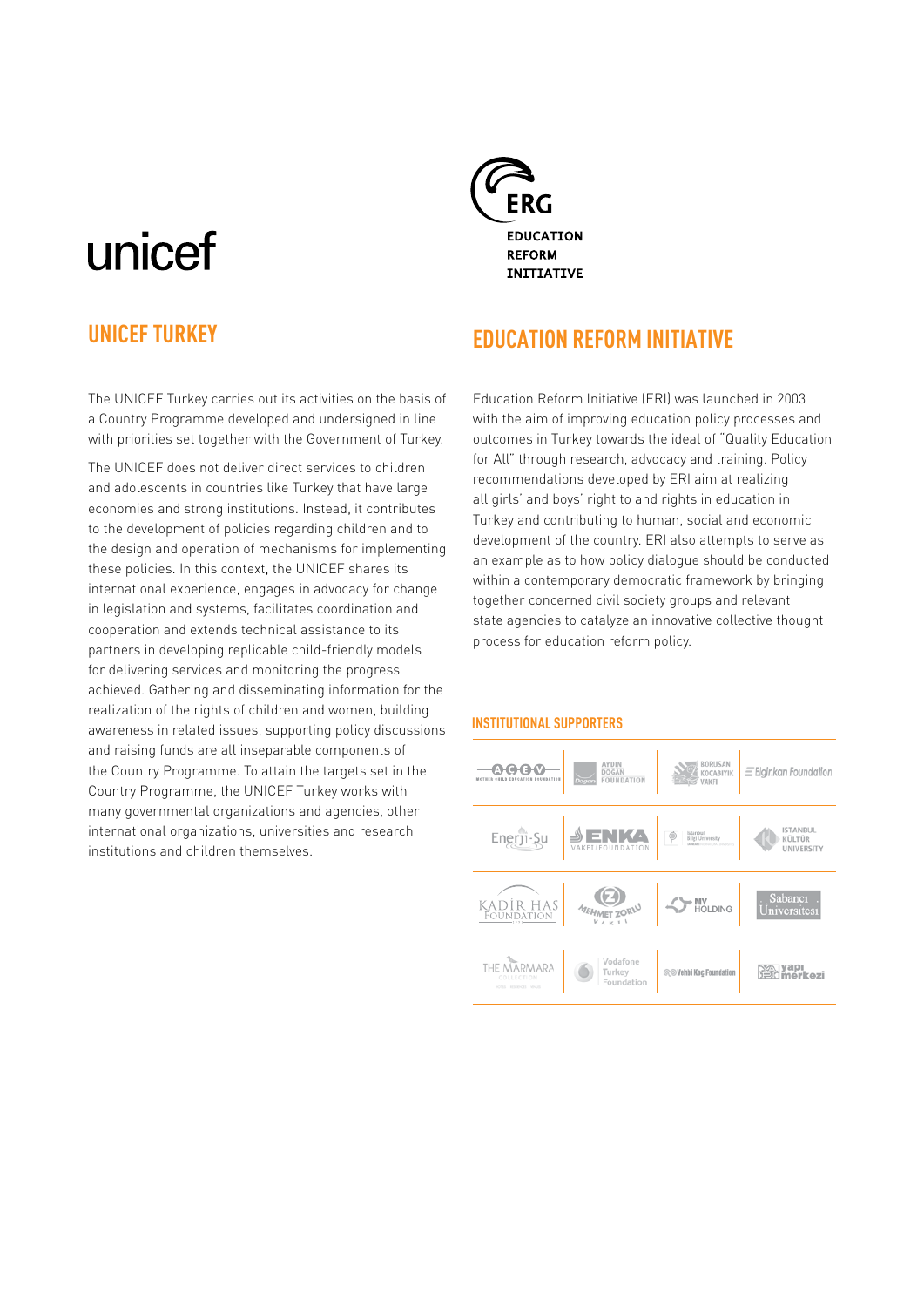TRANSITION FROM PRIMARY TO SECONDARY EDUCATION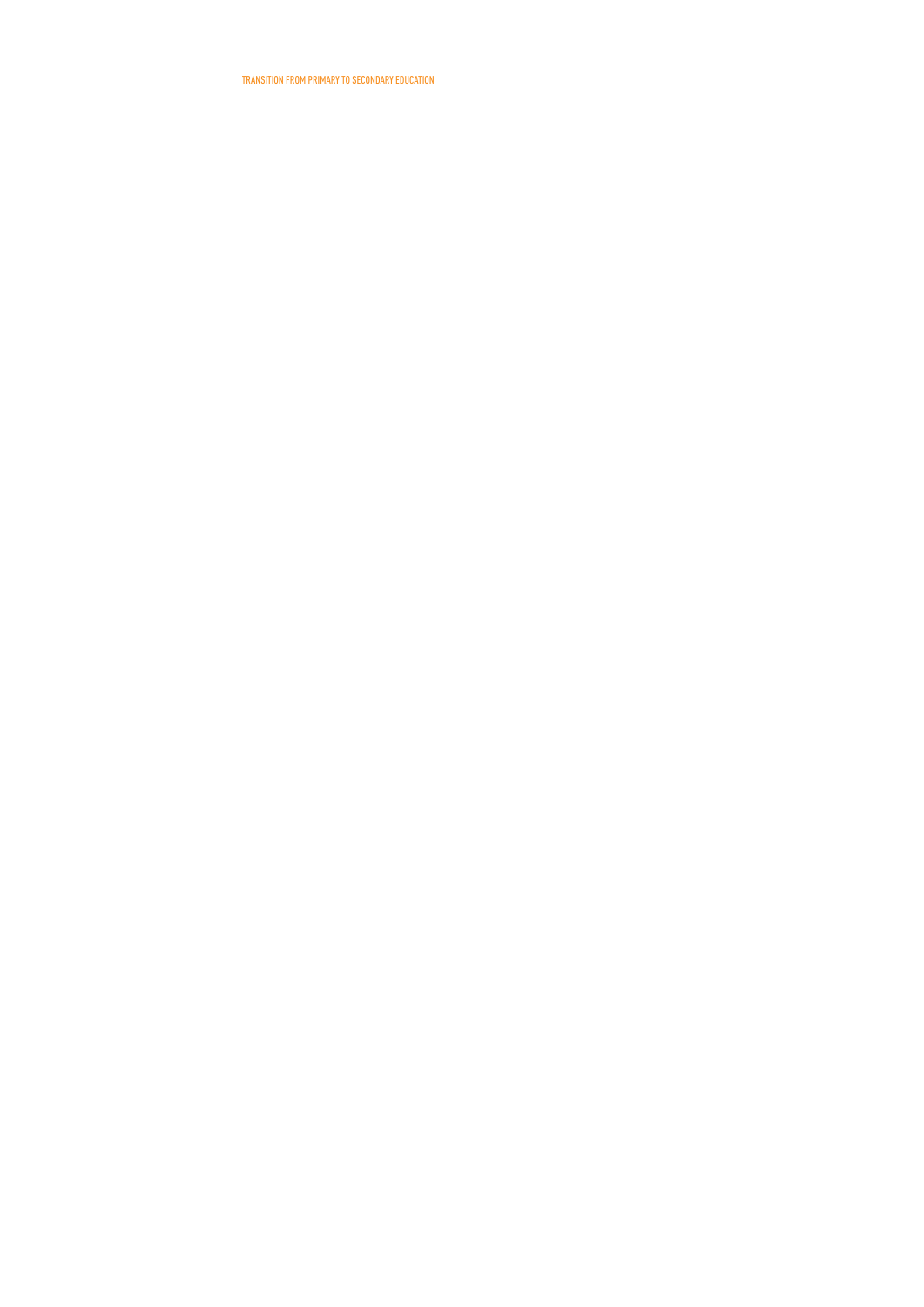# **CONTENTS**

| EXECUTIVE SUMMARY                                                                                                                                                                                                                                                               | 7                    |
|---------------------------------------------------------------------------------------------------------------------------------------------------------------------------------------------------------------------------------------------------------------------------------|----------------------|
| <b>INTRODUCTION</b>                                                                                                                                                                                                                                                             | 11                   |
| RETURNS TO EDUCATION AND SECONDARY EDUCATION<br>Secondary Education and Transition to Secondary Education around the World<br>International Literature on Transition from Primary to Secondary Education<br>Secondary Education and Transition to Secondary Education in Turkey | 12<br>13<br>15<br>17 |
| RESEARCH FINDINGS FORMING THE BASIS OF THE POLICY REPORT<br>Analysis of Transition from Primary to Secondary Education<br>Major Findings of the Background Research<br>Major Findings of the Field Study                                                                        | 18<br>18<br>18<br>23 |
| MAIN OBSTACLES TO TRANSITION FROM PRIMARY TO SECONDARY EDUCATION<br>Structural Limitations to the Education System and Schools<br>Socioeconomic Circumstances, Education Perception and Expectations<br>from Secondary Education<br>Poverty                                     | 24<br>24<br>27<br>28 |
| POLICY RECOMMENDATIONS                                                                                                                                                                                                                                                          | 30                   |
| <b>REFERENCES</b>                                                                                                                                                                                                                                                               | 32                   |
| APPENDIX: INTERVIEWS CONDUCTED AS PART OF THE FIELD STUDY                                                                                                                                                                                                                       | 34                   |

# **MAPS, TABLES AND GRAPHS**

Table 1: Returns to investment in education by education level, regional averages (%)12

| Table 2: Number of students who attend private education classes and receive                                                       |    |
|------------------------------------------------------------------------------------------------------------------------------------|----|
| inclusive education                                                                                                                | 26 |
| Graph 1: Schooling age population ratios in countries where first stage of<br>secondary education is compulsory, for the year 2009 | 14 |
| Graph 2: Gross schooling rates by gender for the second stage of secondary<br>education from 1999 to 2009                          | 15 |
| Graph 3: Turkey's net schooling rates in secondary education by years and<br>gender (%)                                            | 17 |
| Graph 4: The rate of primary education graduates who proceed with secondary<br>education from 2009 to 2010                         | 19 |
| Map 1: Results of the regression analysis by region                                                                                | 22 |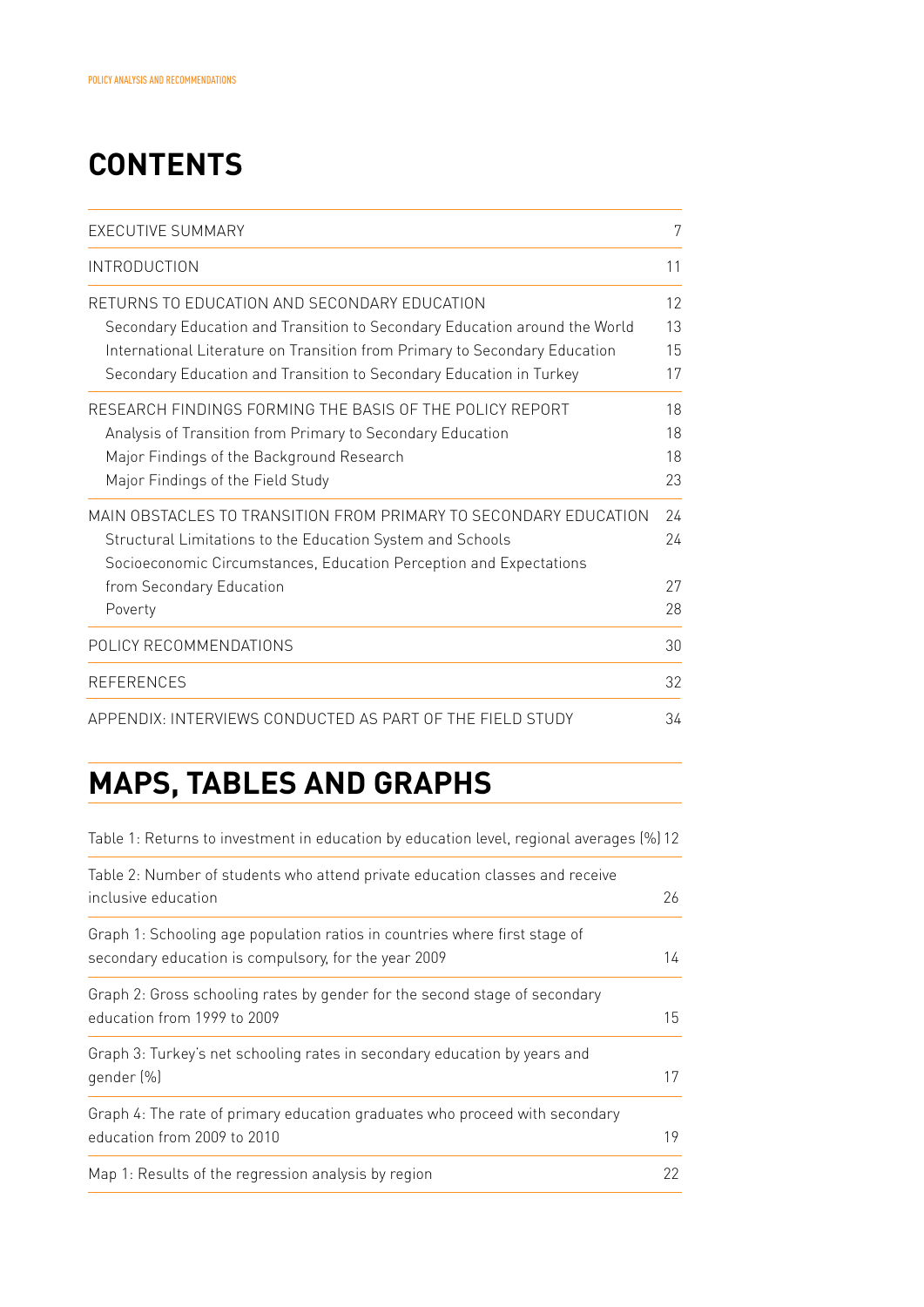# **ABBREVIATIONS**

| <b>e-school</b> e-school Management Information System |  |
|--------------------------------------------------------|--|
|                                                        |  |

- **MoNE** Ministry of National Education
- **CEA** Conditional Education Aid
- **RPBS** Regional Primary Boarding Schools
- **SBS** Level Determination Exam
- **DGBE** Ministry of National Education Directorate General of Basic Education
- **ABRS** Address Based Registration System
- **SPEI** Standards for Primary Educational Institutions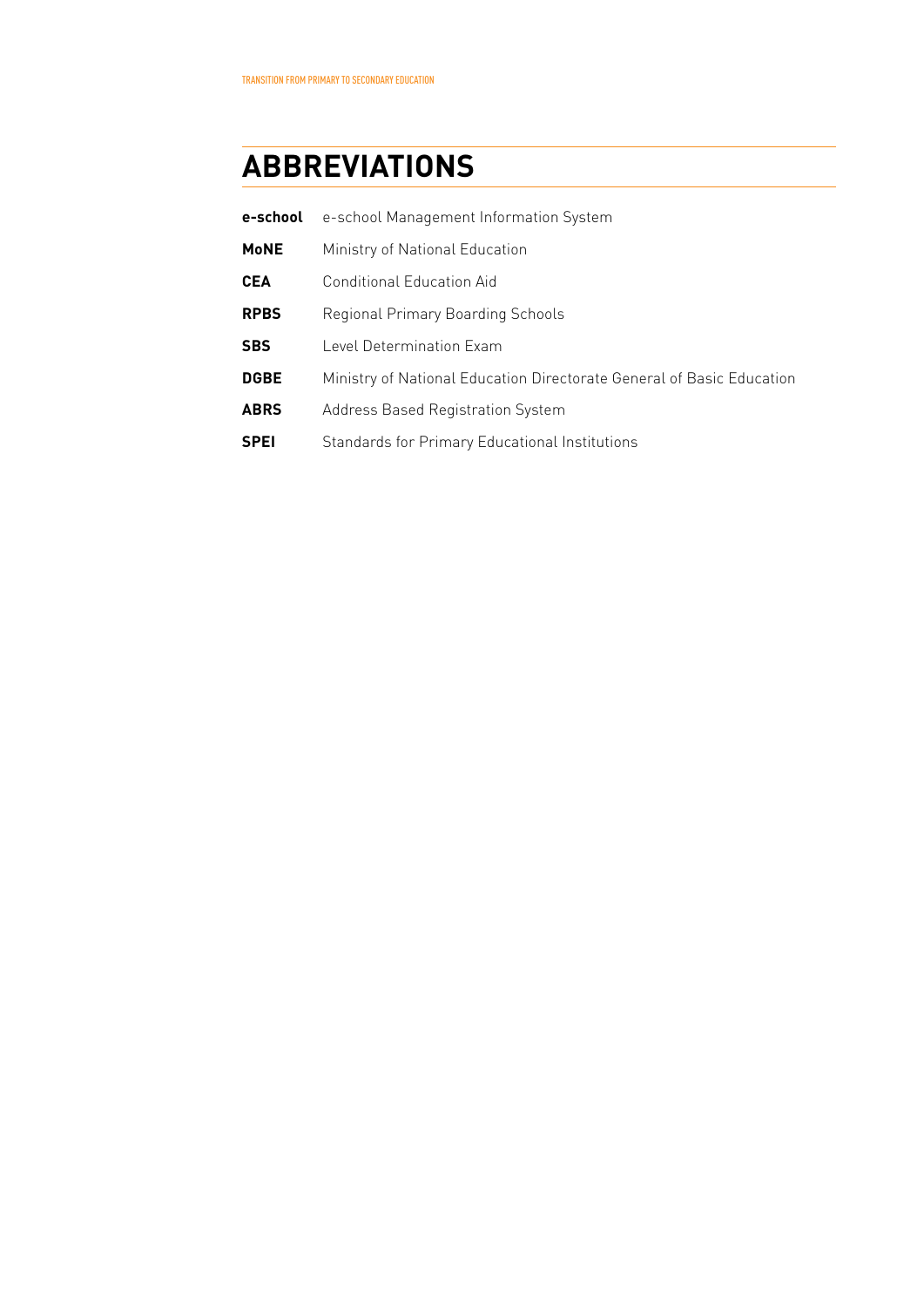# EXECUTIVE SUMMARY

Focusing on transition from primary to secondary education, this policy report has been prepared as part of the study titled "The Determinants of Transition from Primary to Secondary Education" conducted under the Programme Cooperation Agreement signed between UNICEF Turkey and Education Reform Initiative (ERI), in collaboration with the Ministry of National Education Directorate General of Basic Education (DGBE).

The report is based on the findings of two researches that attempt to determine the disparities between students who, after completing their primary education, proceed with secondary education and their peers who don't, as well as to identify the main structural obstacles to transition to secondary education in Turkey. The first research refers to the e-school database to present an econometric analysis of various information regarding students in terms of school, family or region in order to reveal the factors affecting primary education graduates' transition to secondary education. The second research examines the notion of primary to secondary transition on the basis of data collected during the interviews held with various stakeholders in Ankara, Istanbul and Şanlıurfa. The report thereby provides a holistic assessment of how and in what way children's overall experience with the education system, their relationship with educational institutions and education stakeholders, as well as perceptions and expectations of the next education level shape the transition decision/tendency.

While studies on individual and social returns of education in Turkey are limited, it is evident that extending the time individuals spend within the education system is crucial for enhancing individual, as well as social welfare. Secondary education has become the focus of policy in access to education, particularly because net primary schooling rate is now over 98 %.

In recent years, there has been a worldwide sharp increase in net secondary schooling rates. Since the 1970s, there has been an annual average increase of 1.4 % in secondary schooling age population and 2.6 % annual average increase in secondary schooling rates. Between the year 1979 and 2009, gross secondary schooling rate rose from 43 % to 68 %, while varying greatly across regions and countries. In 1971, the number of students enrolled in secondary education in Turkey recorded at 1.3 million, whereas this figure reached 6.7 million by 2008. In parallel with these developments, net and gross secondary schooling rates also went up in time to reach 67.37 % and 92.56 % respectively by the academic year 2011-2012. However, a comparison with the education attendance rates of OECD countries reveals that Turkey still lags behind developed countries in this regard. To illustrate: According to 2009 data, while 15-19 year old students living in OECD countries make up 82 % of this age group, this rate records at only 53 % for Turkey.

Ministry of National Education (MoNE) declared the aimed gross secondary schooling rate to be 100 % for the academic year 2012-2013 with the mandate no. 2009/52 issued in 2009. The realization of this aim primarily depends on increasing the number of students transferring from primary to secondary education. Although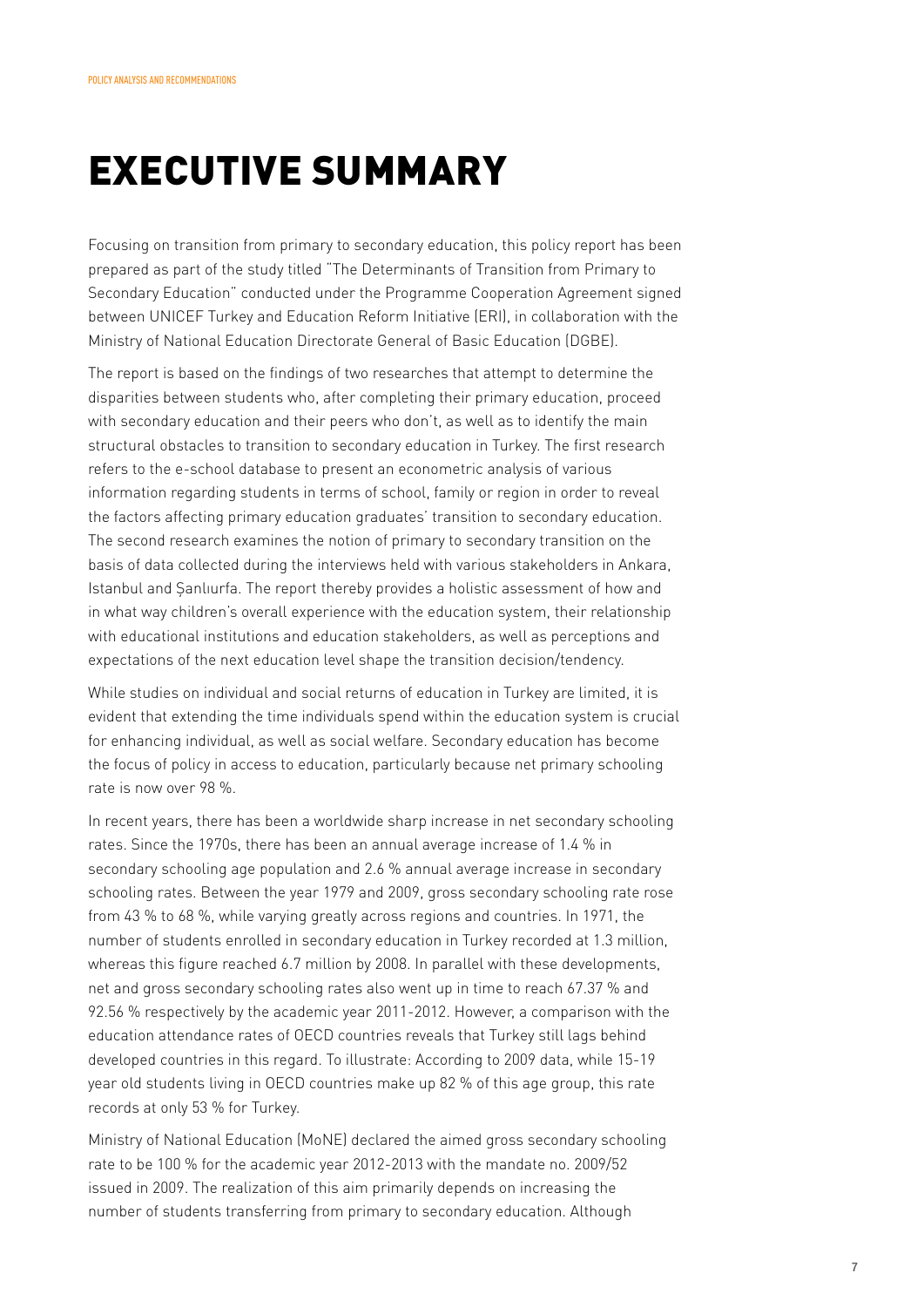making of secondary education compulsory under the legislation commonly known as  $4+4+4$ <sup> $1$ </sup> can lead one to expect a spike in the number of primary education graduates transferring to secondary education, making a certain level of education mandatory would not necessarily guarantee absolute attendance.

Making a certain level of education mandatory would surely have a positive effect on attendance to that level. However, as it is evident from Turkey's experience, making of education compulsory does not in itself suffice to achieve full potential of attendance in education. Throughout the world, while four children out of five live in countries where the first stage of secondary education is compulsory, 44 % of these are in countries where lower secondary schooling is below 90 %. As for Turkey, making of primary education compulsory has failed to raise the schooling rate to a 100 %. Furthermore, experience on this level has also revealed that making of participation mandatory has not actually proved a solution to the problem of absenteeism. Consequently, it is still crucial to examine the transition process to secondary education thoroughly, as well as to develop policy interventions based on data and evidence.

According to the e-school database, 1,189,156 students completed the  $8<sup>th</sup>$  grade of primary education by the end of the academic year 2009-2010, and 955,200 of these primary education graduates proceeded with secondary education in the academic year 2010-2011. The rate of students who transferred recorded at 80.3 %, and the rate of those who didn't at 19.7 %. However, the possibility of transition also differs according to gender. The research that this report is based on indicates that female students' chance of transition to secondary education is lower compared to male students with similar socioeconomic background. The relationship between gender and transition also varies by region. While being educated in the Aegean region increases the possibility of primary to secondary transition for female students, complete opposite is the case for Eastern Marmara and Central Anatolian regions, where the chance of male students moving on to secondary education is higher compared to Istanbul region. Apart from gender, another factor affecting transition from primary to secondary education is the number of siblings. The higher the number of their siblings, the lower chance primary education graduates will have to proceed with secondary education.

Research findings also indicate that socioeconomic background has relevance to transition in various terms: Students whose mother and/or father are high school or university graduates are more likely to move on to secondary education. As the family income level rises, so does the chance of transition to secondary education; the fact that the mother is employed also raises the chance for female students to transfer to secondary education, yet having no effect on male students' transition. On the other hand, Conditional Education Aid (CEA) offered in South Eastern, North Eastern and Middle Eastern Anatolian regions does, to some extent, diminish the negative effect socioeconomic disadvantage poses on transition.

Another factor that is at least as significant as the student's socioeconomic origin in transition to secondary education is academic background. Students with low academic achievement and/or with low attendance level have a lower possibility of transferring 1 For detailed information on<br>
"4+4+4" see, ERI (2012a). **1999 to secondary education. The research findings also indicate that socioeconomic** 

"4+4+4" see, ERI (2012a).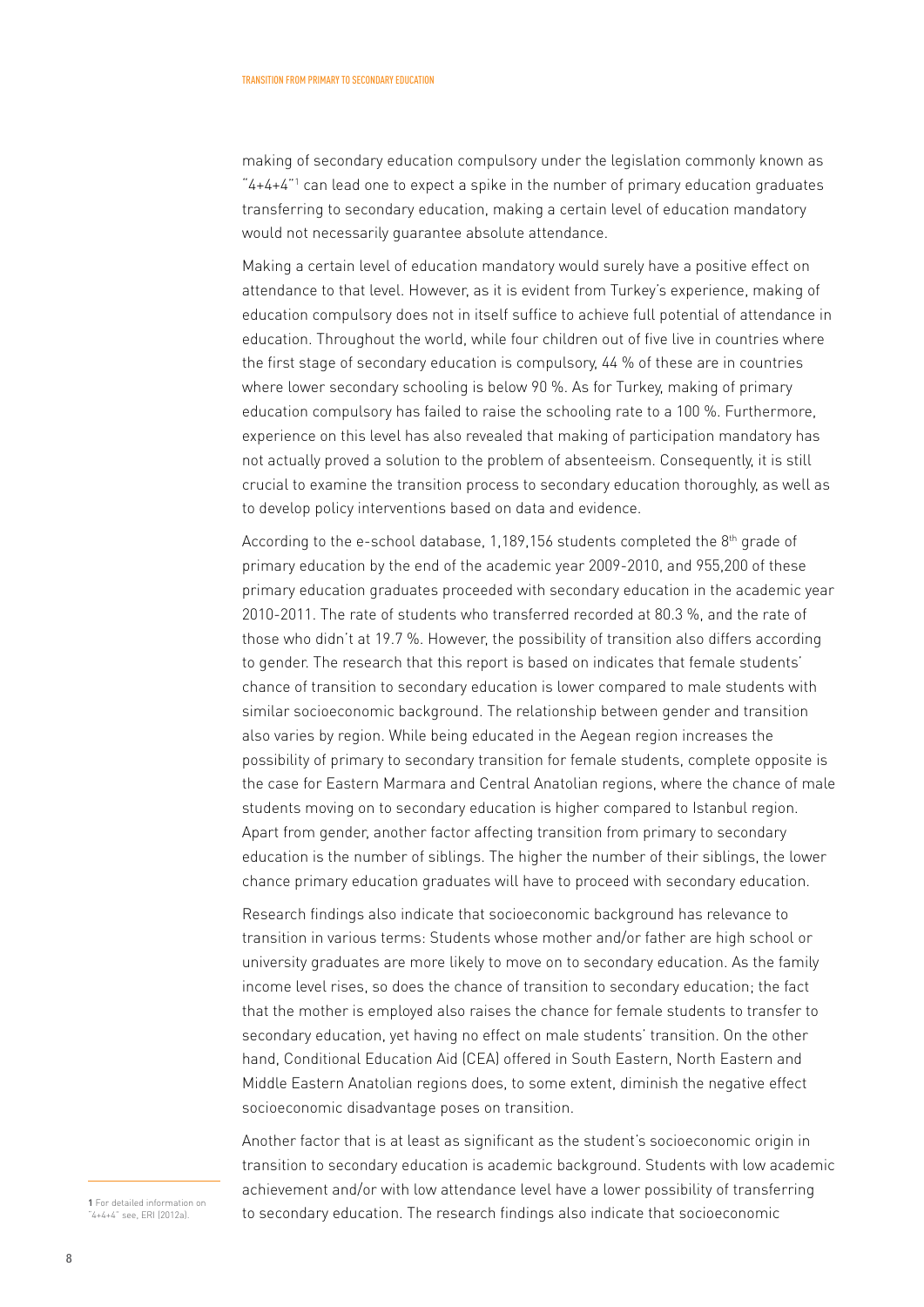background is a determinant in the transition, mainly because of its impact on academic background.

Findings regarding school resources reveal the significance of teacher quality in terms of transition. The rates of transition to secondary education are higher in schools where staffed teachers hold a larger share amongst all active teachers. Yet, the relation between teacher quantity and transition is not strong, and judging from Istanbul only, as the number of students per teacher increases, the chance students have for transition to secondary education rapidly drops. Another significant finding regarding the education system suggests that students who have completed their primary education in Regional Primary Boarding Schools (RPBS) have a lower possibility of moving on to secondary education, even if their socioeconomic and academic backgrounds are similar to their peers enrolled elsewhere.

The findings of the field studies conducted in Istanbul, Ankara and Şanlıurfa are, to a great extent, in accord with the findings of the econometric study carried out by means of e-school data. However, in addition to quantitative findings, field study also demonstrated that the quality of guidance and instruction, the availability of dormitories and mobile education, as well as problems regarding inclusive education may also be determinants of transition to secondary education.

The main policy recommendations that have been developed on the basis on these findings are as follows:

Socioeconomic and cultural factors have a significant impact on transition to secondary education and some policy designs that will help mitigate this impact are needed. CEA serves as a tool that facilitates primary to secondary transition in South Eastern, North Eastern and Middle Eastern Anatolia regions. Restructuring CEA amounts with urban/ rural divide in mind may have a positive effect on transition from primary to secondary education, especially in urban areas. Moreover, adult trainings are already being offered in support of families. Literacy courses for adults, health literacy trainings, as well as various services offered by Lifelong Learning Centers are also significant in this regard. During field interviews, families expressed that they would be supportive of their children to move on to the next level in education, if such programs were to be made widespread. In this context, comprehensive studies need to be carried out in order to fathom the specifics of the precautions and programs that might have a positive impact on families' values and attitudes regarding education.

Academic background, which affects transition to secondary education just as much as socioeconomic factors, is mostly related to the quality of education. In this regard, efforts towards development of student-focused quality benchmarks and inspection of schools in the light of these benchmarks would be a supportive policy step for transition to secondary education.

Taking into consideration that transition from primary to secondary education is a critical turning point in an individual's life, and that along with the transition come changes in many areas such as the content and methods of education, teachers and learning environments; psychological counseling and guidance services may be said to be the domain that deserves utmost priority with regard to transition. In this context,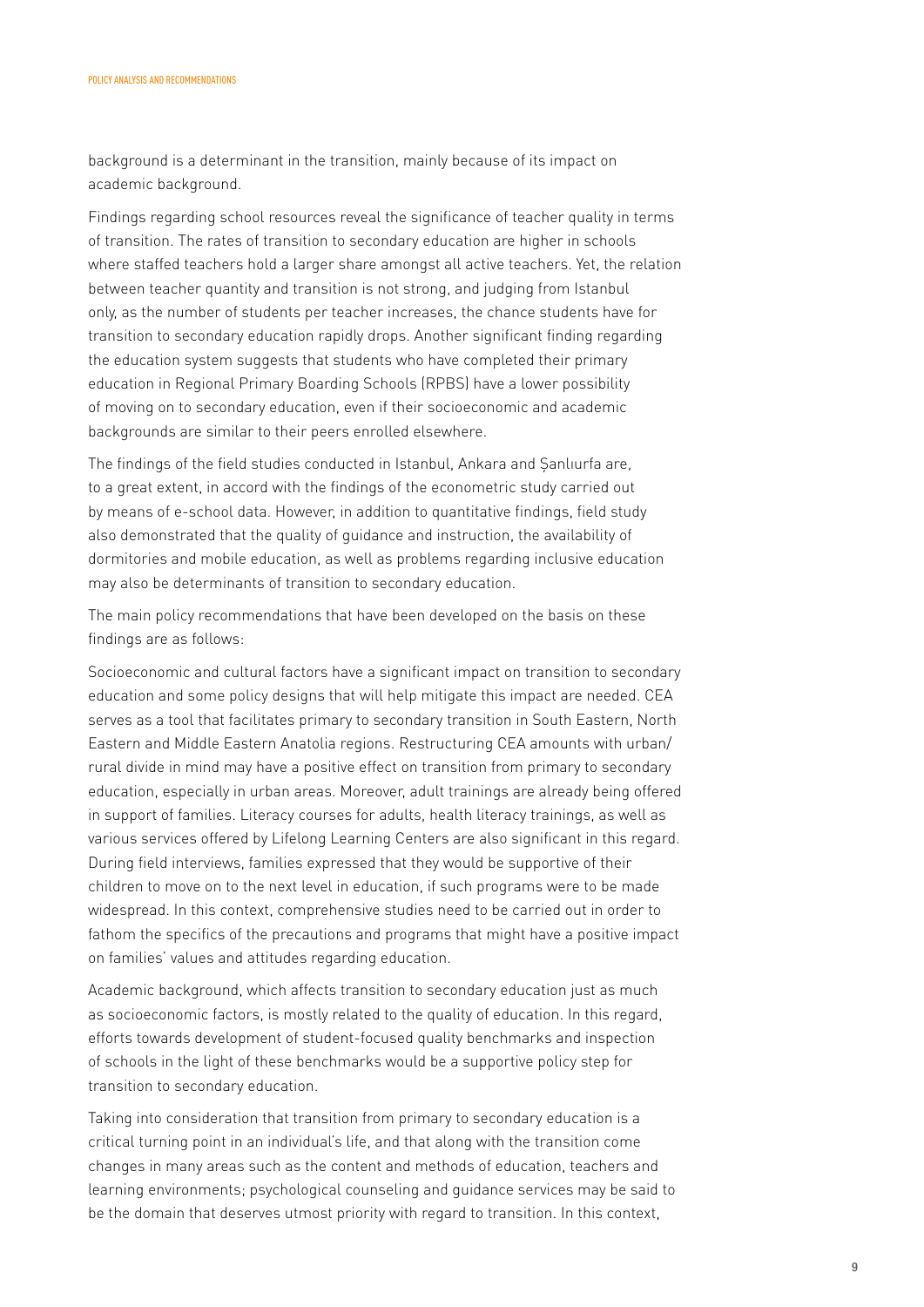the counseling services offered at schools should be restructured as to prepare the student for secondary education, adjustment programs should be developed to enable a smoother transition from one level to the other, and measures for increasing service quality (for instance, enhancing teacher quality) should be taken.

The number of primary and secondary schools in villages and small towns should be increased, and their equipment and capacity should be enhanced. Furthermore, it is necessary to determine whether the number of dormitories intended for secondary education, especially for those students from rural areas, suffices, and then to examine how far the physical equipment of these dorms meet the expectations of students. Considering primary to secondary transition's breakdown by gender and urban-rural divide, it is plausible to expect that an increase in the number of dormitories in rural areas will positively affect transition to secondary education, especially when it comes to female students. Efforts towards upgrading RPBSs have been initiated with the partnership of MoNE and UNICEF, and an impact analysis study has been designed to measure the quality of RPBSs. It is critical for these efforts to be urgently finalized and for studies that focus on acknowledging the relevance of RPBSs in terms of transition to secondary education to be encouraged.

Mobile education is considered to be a useful outreach instrument, particularly by MoNE and Ministry of Family and Social Policies, especially contributing to girls' access to education. Field research findings indicate that improving mobile education services in a way which will alleviate the concerns of families and students, and making it widespread may positively affect transition to secondary education, especially of female students.

Efforts towards improving inclusive primary education, especially qualitative and quantitative enhancement of human resources, may have a positive effect on the student's educational experience, and thus encourage transition to secondary education. Additionally, inclusive education services offered on the secondary level need to be researched and assessed holistically.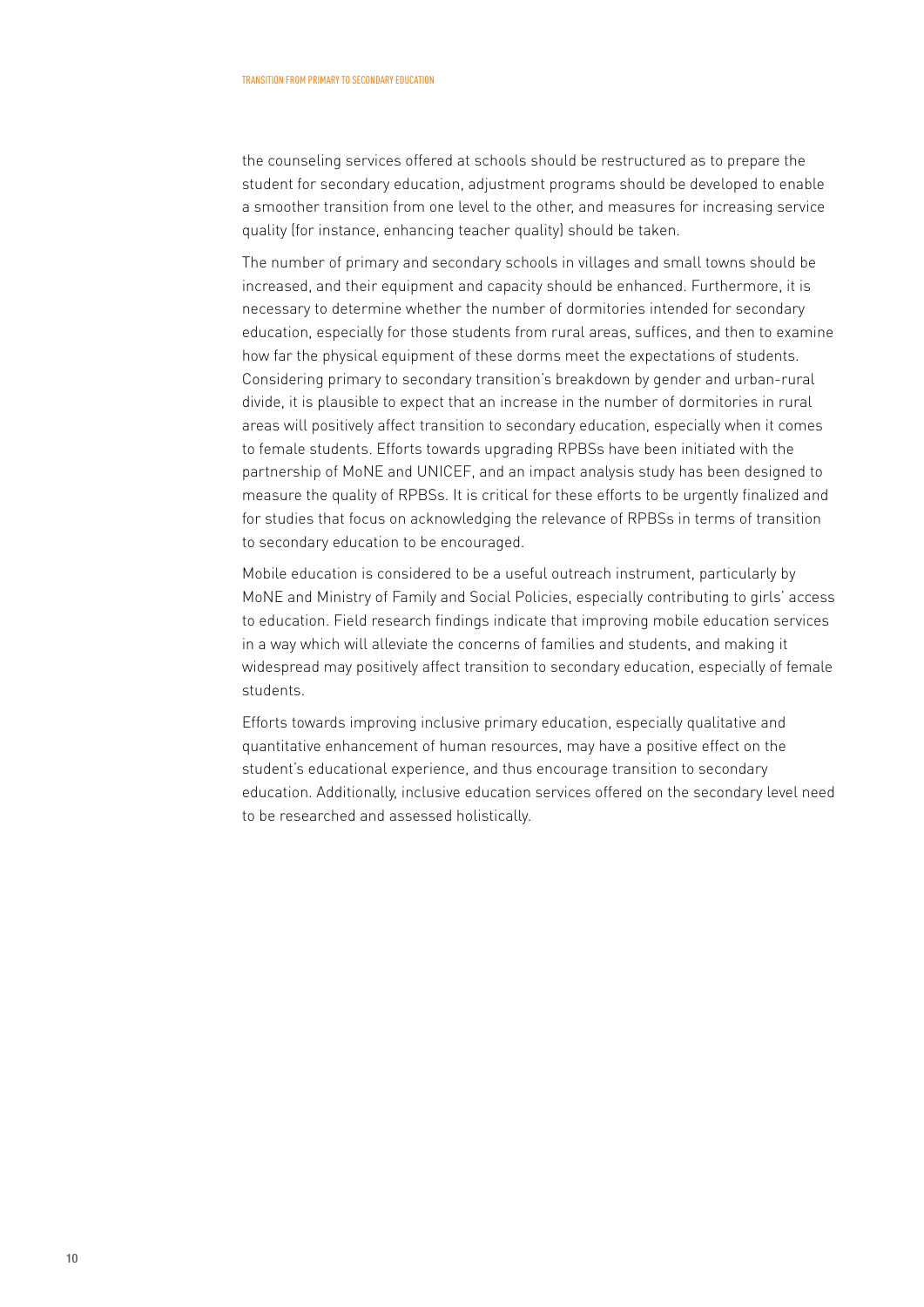# INTRODUCTION

Focusing on transition from primary to secondary education, this policy report has been prepared as part of the study titled "The Determinants of Transition from Primary to Secondary Education" conducted under the Programme Cooperation Agreement signed between UNICEF Turkey and Education Reform Initiative (ERI), in collaboration with the Ministry of National Education Directorate General of Basic Education (DGBE).

The report is based on the findings of two researches that attempt to determine the disparities between students who, after completing their primary education, proceed with secondary education and their peers who don't, as well as to identify the main structural obstacles to transition to secondary education in Turkey. The first research refers to the e-school database to present an econometric analysis of various information regarding students in terms of school, family or region in order to reveal the factors affecting primary education graduates' transition to secondary education. In this research, transition to secondary education is considered to be a decision to transfer from 8<sup>th</sup> grade to  $9<sup>th</sup>$  grade, made during the final year of primary education, either individually, or with the contribution of the family; therefore there is assumed to be a cost vs. benefit calculation behind the decision. Yet, the transition decision might not be solely dependent on cost vs. benefit calculation. It is also evident that children's overall experience with the education system, their relationship with educational institutions and education stakeholders, alongside perceptions and expectations of the next education level may influence the transition decision/tendency. Similarly, the physical capacity of the education system and the quality of education services may also have an effect on this tendency. This is why, a series of interviews were conducted with various stakeholders in Ankara, Istanbul and Şanlıurfa in order to address the notion of transition from primary to secondary education in a wider context.

This policy report will first briefly address the returns to education, secondary education in particular, and scrutinize the subject of attendance in secondary education, both in Turkey and around the world. Later, the findings of the above mentioned quantitative and qualitative researches will be presented, and obstacles to transition to secondary education in Turkey will be discussed on the basis of these. Finally, in the light of the research findings, some policy recommendations for increasing the rate of transition will be provided.

This policy report and the researches it is based on were finalized in March 2012, and the report was presented to relative stakeholders in Ankara on April 4th 2012. On the other hand, Law no. 6287 on Primary Education and Regulation Regarding Amendments on Certain Laws came into force on April 11th 2012 with the approval of President Abdullah Gül, making secondary education mandatory. Primary to secondary transition, which is the main focus of this policy report, thus became legally compulsory. However, despite this legal amendment, the policy report and the researches it is based on maintain their validity and reliability. It is estimated that nearly 123,000 of the students who completed 8<sup>th</sup> grade in the academic year 2011-2012 did not proceed to enroll in any formal educational institutions in the academic year 2012-2013, when secondary education was compulsory.<sup>2</sup>

**2** According to MoNE's Formal Education Statistics of 2012-13, the number of students who graduated from 8<sup>th</sup> grade in the academic year 2011-12 is 1,252,147. The number students who enrolled in secondary formal education institutions in the academic year 2012-13, on the other hand, is 1,128,557.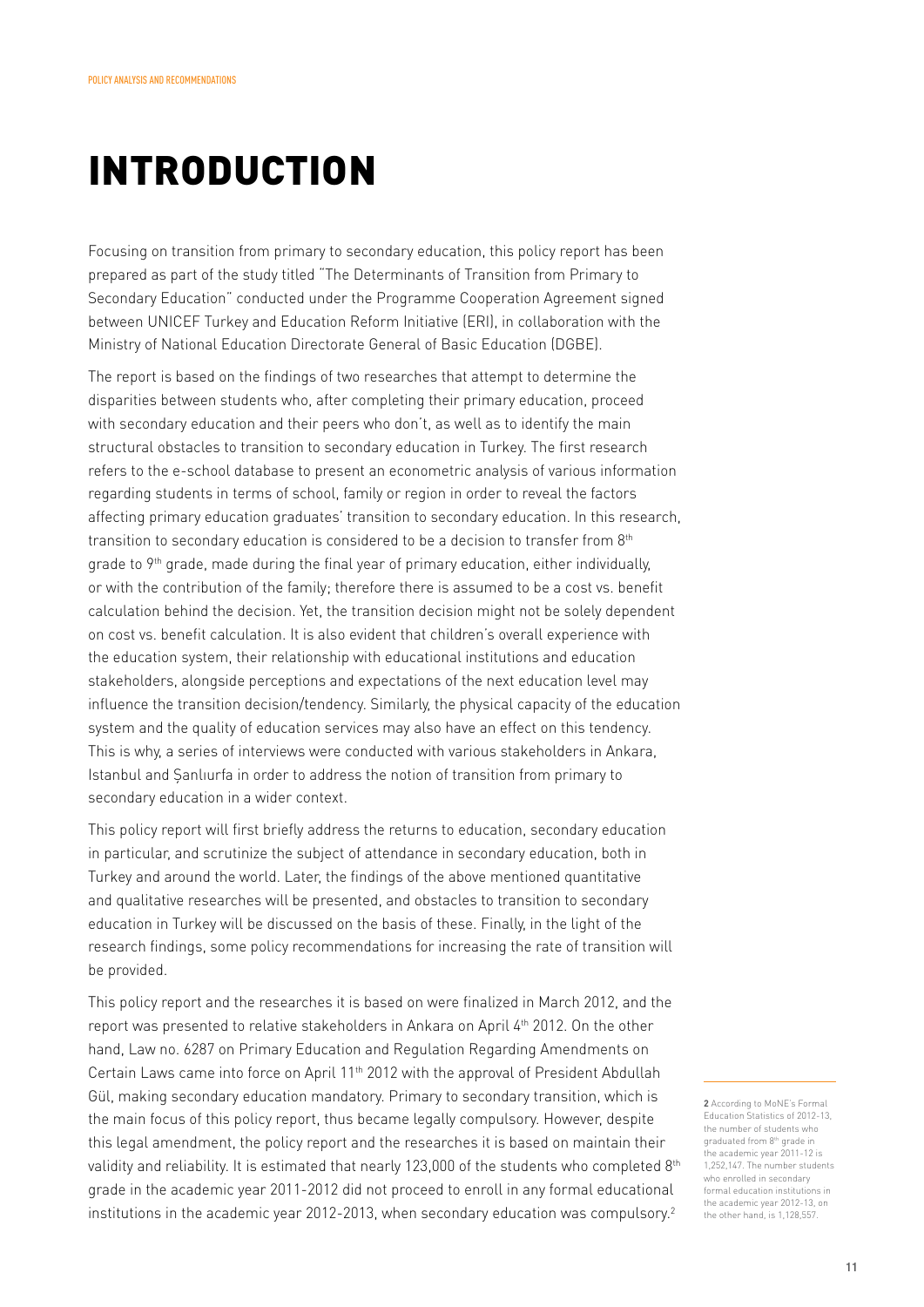# RETURNS TO EDUCATION AND SECONDARY EDUCATION

The significance of the length of time individuals spend within the education system and the possible individual and social returns of education, in other words, the outcomes of receiving education, is a topic that has been discussed by various disciplines for many years, first and foremost of them being economics. Alongside studies that emphasize the impact of education on the individual's employment status, countries' growth and development, recent studies frequently address education's impact on fields such as health, democratic participation and environmental protection.<sup>3</sup> Returns to education are addressed as direct (individual) or indirect (social), and monetary/economic or nonmonetary outcomes. For instance, while individual's economic productivity is treated as individual and monetary/economic returns to education, improvement in the individual's health is considered as an individual, but nonmonetary return of education. On the other hand, while social and economic returns to education involve economic production; social and nonmonetary returns to education involve education's impact on different society related notions, such as crime rate and immigration.

Education's impact on the individual's income level and society's productivity differs by the country's level of development and education, as well as by gender. According to a study compiling researches on returns to education in various countries, regional breakdown of returns estimated for different stages of education is as follows:

| TABLE 1: RETURNS TO INVESTMENT IN EDUCATION BY EDUCATION LEVEL, REGIONAL AVERAGES (%) |                             |                               |                            |                      |                               |                     |
|---------------------------------------------------------------------------------------|-----------------------------|-------------------------------|----------------------------|----------------------|-------------------------------|---------------------|
|                                                                                       | <b>Social</b>               |                               |                            | <b>Individual</b>    |                               |                     |
|                                                                                       | <b>Primary</b><br>education | <b>Secondary</b><br>education | <b>Higher</b><br>education | Primary<br>education | <b>Secondary</b><br>education | Higher<br>education |
| Asia (Non-OECD<br>countries)                                                          | 16.2                        | 11.1                          | 11                         | 20                   | 15.8                          | 18.2                |
| Europe/Middle East/<br>North Africa (Non-OECD<br>countries)                           | 15.6                        | 9.7                           | 9.9                        | 13.8                 | 13.6                          | 18.8                |
| Latin America and the<br>Caribbean                                                    | 17.4                        | 12.9                          | 12.3                       | 26.6                 | 17                            | 19.5                |
| <b>OECD Countries</b>                                                                 | 8.5                         | 9.4                           | 8.5                        | 13.4                 | 11.3                          | 11.6                |
| Sub-Saharan Africa                                                                    | 25.4                        | 18.4                          | 11.3                       | 37.6                 | 24.6                          | 27.8                |
| World                                                                                 | 18.9                        | 13.1                          | 10.8                       | 26.6                 | 17                            | 19                  |

**Source:** Psacharopoulos and Patrinos, 2004, p. 114.

According to the same study, in terms of countries' income levels, returns of primary education are on similar levels in low, middle and high income countries, whereas returns of secondary and higher education is significantly higher in low income countries. Lastly, when evaluated by gender, returns of primary education is 12.8 % for women, 20.1 % for men; returns of secondary education is 18.4 % for women, 13.9 % **<sup>3</sup>** ERI, 2012b. for men, and returns of higher education is 10.8 % for women, and 11.0 % for men.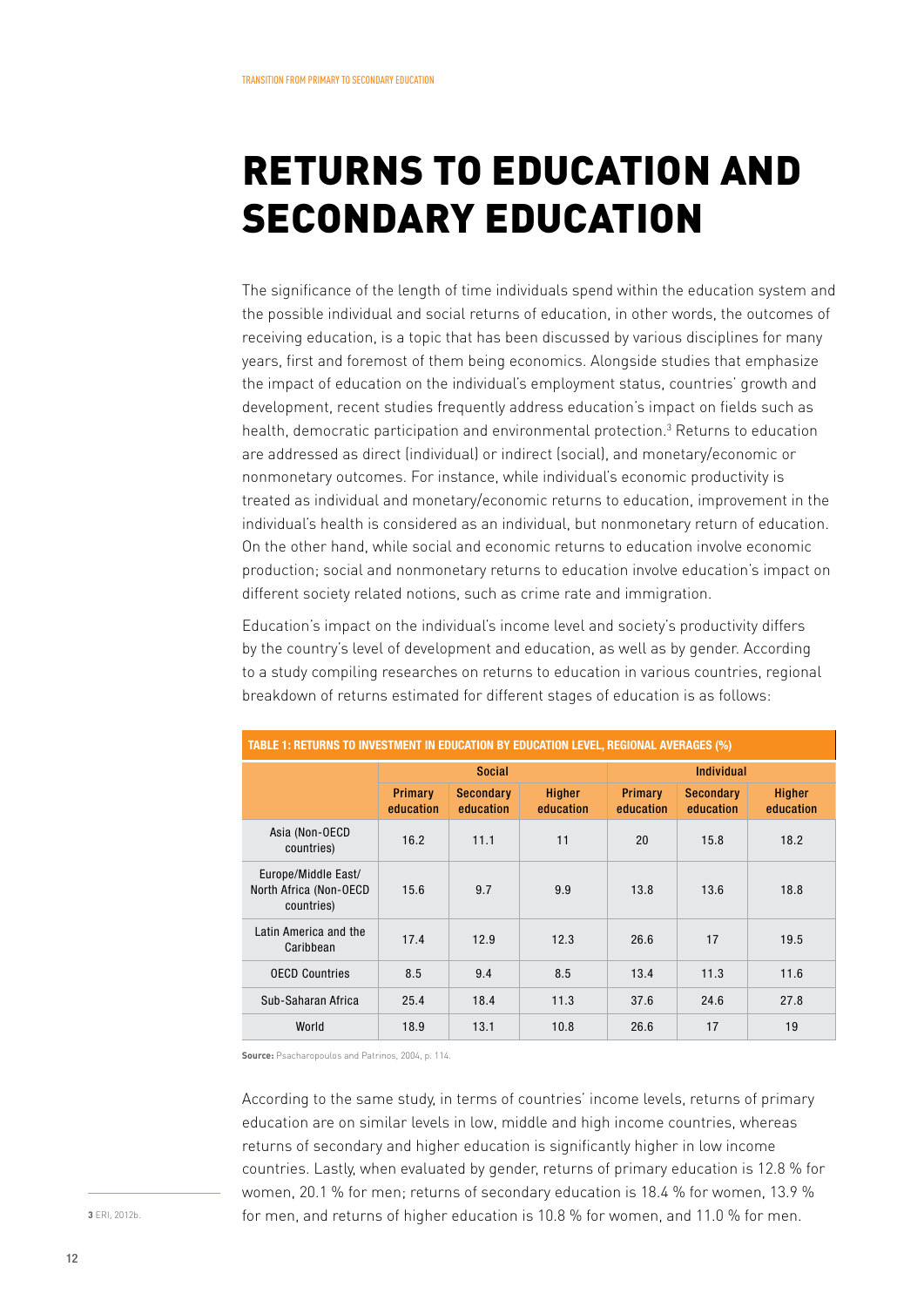#### RETURNS TO EDUCATION IN TURKEY

"Tansel's 2005 study demonstrates that individual returns to education may reach up to 16 %. Another study based on the data of the 2006 Household Workforce Survey estimated individual returns to education as approximately 5 %.[Bakış and co., 2009] According to the most recent study on individual returns to education, extending education by a year increased individual benefit by 11.7 % in 2004, and by 11.8 % in 2008. [Tansel and Daoud, 2011]

(...) Both average returns to education and returns by different stages and types of schools vary by gender. Tansel and Daoud's study of 2011 reveals the difference in returns to men and women. According to this, the ratio of returns to high school education for men compared to women recorded at 0.79 in 2004, and 0.82 in 2008. As it is evident from these ratios, returns to education prove much higher for women; for instance, in 2008, coefficient of returns to education was 14.4 % for women and 10.3 % for men. In Tansel's 2010 study, it is concluded that returns to education for women was 2 to 5 points higher compared to men. [In the same study,] it is estimated that returns to education for women declined from 18 % in 1994 to 13 % in 2002, and to 12 % in 2005; as for men, returns to education is estimated to be 13 % in 1994, and 10 % in 2005. While primary education is not determinative of a woman's income, completing higher levels of education has a significant effect in this regard [Tansel, 1994]. [According to the same source], while secondary education provides the highest rate of returns for women (18 %), university and high school education raise their income by 12 % and 7 % respectively. As for vocational and technical high schools, these rates oscillate between 1 to 2 %. University diploma also increases females' chance of employment by 50 %."

**Source:** ERI, 2012b, p. 149-150.

*While studies on individual and social returns of education in Turkey are limited, it is evident that extending the time individuals, females in particular, spend within the education system is crucial for enhancing individual, as well as social welfare.*

## **SECONDARY EDUCATION AND TRANSITION TO SECONDARY EDUCATION AROUND THE WORLD**

In recent years, there has been a worldwide sharp increase in net secondary schooling rates. Since the 1970s, there has been an annual average increase of 1.4 % in secondary schooling age population and 2.6 % annual average increase in secondary schooling rate. Between the year 1979 and 2009, gross secondary schooling rate rose from 43 % to 68 % while varying greatly across regions and countries.<sup>4</sup> Among Central and Eastern European countries, Turkey is the only one that achieved positive growth in the population of students enrolling in secondary education between the years 1971 and 2008. While the number of students enrolled in secondary education in Turkey recorded at 1.3 million in 1971, this figure reached 6.7 million by 2008. $^5$  This striking increase in access to secondary education can be associated with positive developments in primary education.

**4** Here, the first and the second stages of secondary education are evaluated in the same category. This is because data before 1990 does not reflect the upper/lower distinction in secondary education. **5** UNESCO Institute for Statistics, 2011.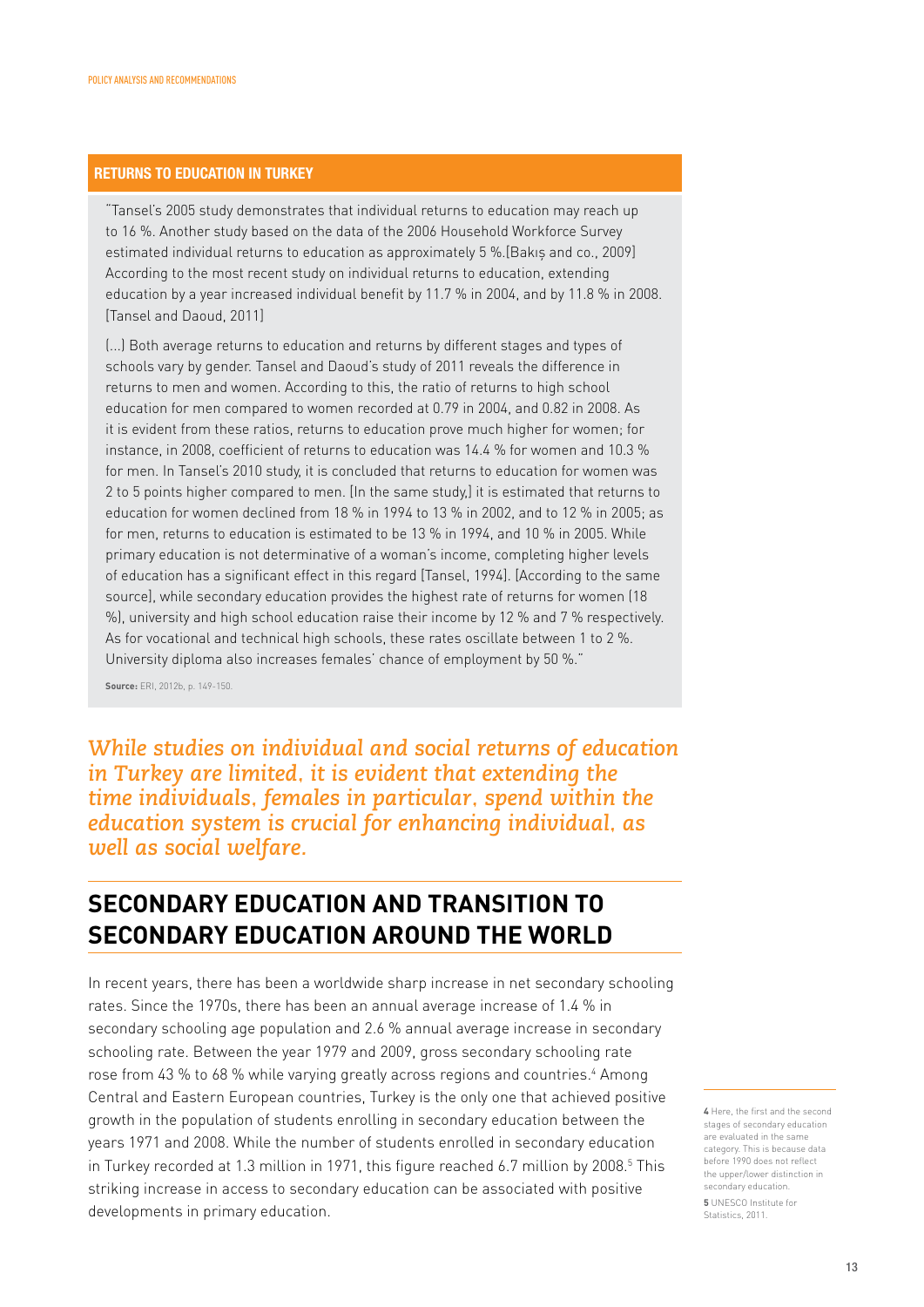The fact that net schooling rates have reached a satisfactory level in some countries, or that individuals' expectations regarding primary education have been met made secondary education the focus of policy, and as a result, the first level of secondary education has been made compulsory. Today, 80 % or more of schooling age population in five regions (Central and Eastern Europe, Central and Eastern Asia, the Pacific, Latin America and the Caribbean, North America and Western Europe) live in countries where the first stage of secondary education is compulsory.

*Making a certain level of education mandatory would surely have a positive effect on attendance to that level. However, as it is clear from Turkey's experience, making of education compulsory does not in itself suffice to achieve full potential of attendance in education. Throughout the world, while four children out of five live in countries where the first stage of secondary education is compulsory, 44 % of these are in countries where lower secondary schooling is below 90 %6*



**Source:** UNESCO Institute for Statistics, 2011, p.22.

Upper secondary education is in fewer countries' scope of compulsory education. Schooling rate for the second stage of secondary education was 45 % in 1999, going up to 56 % in 2009. According to 2009 data, with 27 %, Sub-Saharan Africa has the lowest gross schooling rate.

**6** Ibid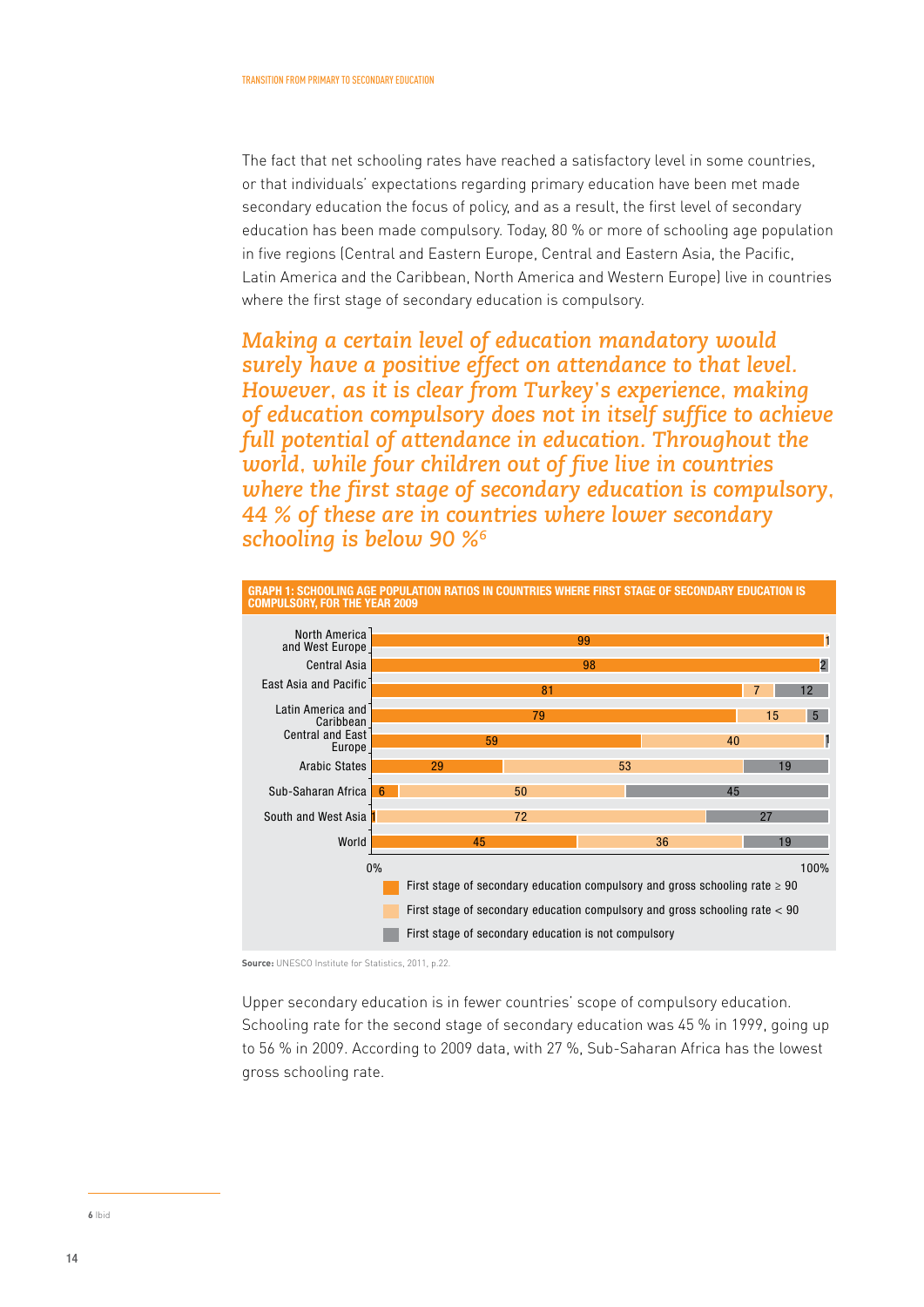

GRAPH 2: GROSS SCHOOLING RATES BY GENDER FOR THE SECOND STAGE OF SECONDARY EDUCATION FROM 1999 TO

**Source:** UNESCO Institute for Statistics, 2011, p. 27.

Achieving a higher schooling rate in secondary education can be possible by encouraging individuals to move on from primary to secondary education. The rate of transition from primary to lower secondary education is over 95 % in most of the countries in Central and Eastern Europe, Central Asia, North America and Western Europe. It is seen that Arabian countries, as well as Latin American and Caribbean countries similarly have high transition rates. Divergence between countries becomes apparent in Eastern Asia and South and Western Asia, and becomes intense in Sub-Saharan Africa. For instance, whereas the Seychelles has a transition rate of 98 %, the United Republic of Tanzania has one of 36 %.7

Low active transition rate is associated roughly with two factors: Dropouts from school during the final year of primary education, and unavailability of sufficient means of access to secondary education. It should not be disregarded that these factors are also related to the cost of secondary education, as well as the labor market.<sup>8</sup>

## **INTERNATIONAL LITERATURE ON TRANSITION FROM PRIMARY TO SECONDARY EDUCATION**

Transition from primary to secondary education marks one of the turning points in an individual's life. This is mainly because the individual is initiated into a new structure where social relationships are devised in different terms; the curriculum differs, and additional changes come about if the secondary educational institution is in another city or town.9 The possibility that the individual has to leave his/her familiar social environment and friends as a result of the transition, and the fact that it coincides with puberty makes primary to secondary transition a decision made through interaction of several factors.

**<sup>7</sup>** Ibid

**<sup>8</sup>** Ibid

**<sup>9</sup>** Cited from Gimeno Sacristan (1997), Levinson (2001), Howard and Johnson (2004), Zeedyk and co. (2003) and Pratt and George (2005) by Ames and Rojas, 2010.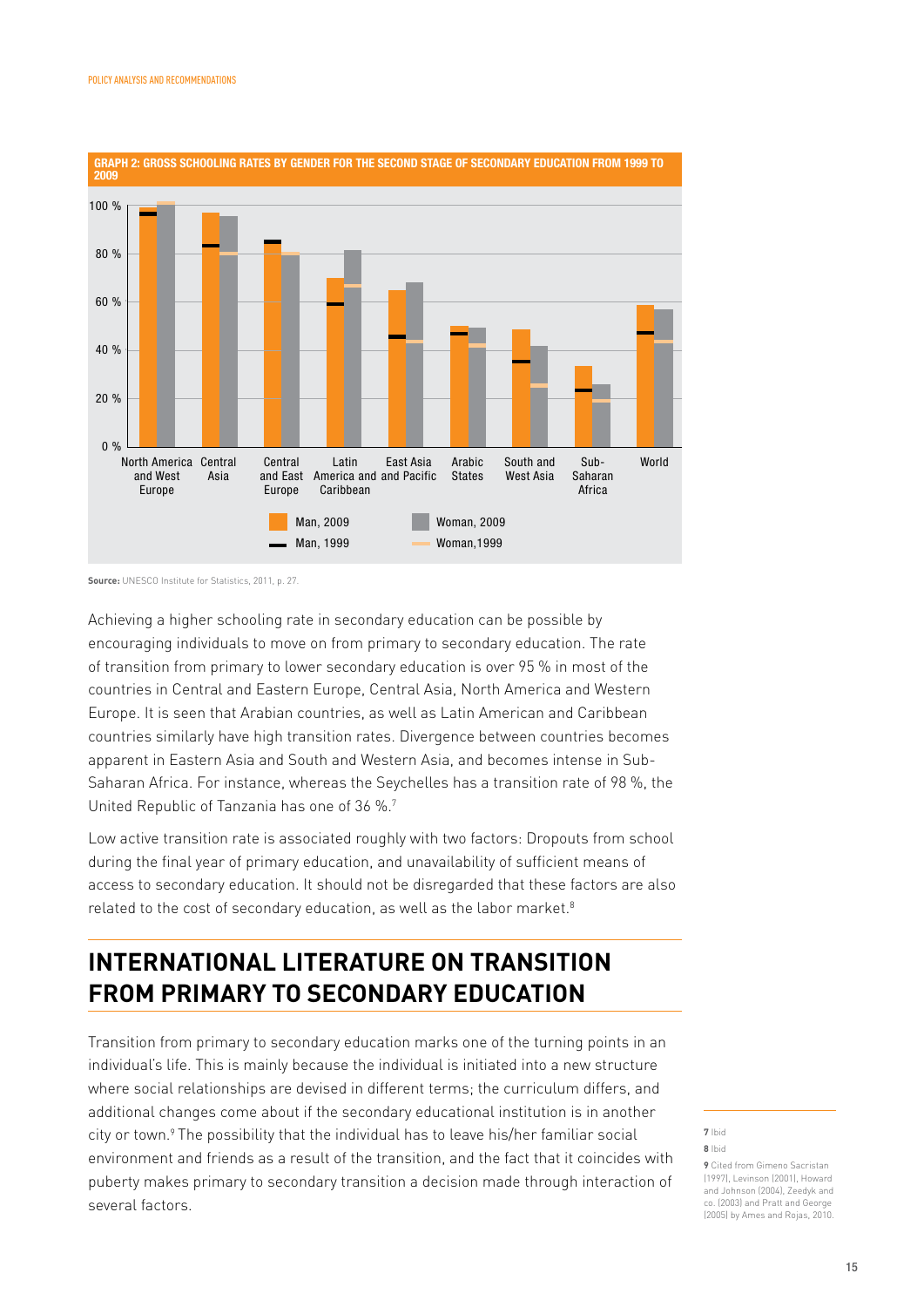International studies that discuss transition to secondary education mostly focus on how it is experienced by individuals. These researches primarily deal with questions including what kind of difficulties the individual goes through during transition from one level of education to another, what kind of mechanisms support, or should support individuals during the adaption process to their new environments, how the student's well-being relate to transition, and how factors as socioeconomic status, ethnic origin and gender affect the experience of transition. For instance, a study on primary to secondary transition in Peru was carried out with the attendance of twenty five 11- 13 year olds, using multi research methods, in order to understand how students experience the notion of transition. It was observed that all of the students who participated in the research associate transition with change. The research emphasizes the significance of institutional support that will ease primary to secondary transition, and asserts that such support will enable students to have a smoother and higher quality transition experience, with less difficulty adapting to school and a higher chance of completing secondary education.<sup>10</sup>

Another study conducted in the UK with 500 students and their families, using multi research methods, and focusing on the circumstances that enable a successful primary to secondary transition, puts forward five fundamental conditions for successful transition. These conditions require that the student (1) makes new friends and boosts his/her self-confidence and self-esteem; (2) accommodates to his new school environment comfortably so that his/her family have no concern about the transition; (3) shows an increased interest in the education offered at school; (4) adapts to the new institution and its conventions; (5) experiences a sense of continuity between primary and secondary education curricula. The research also points out that it will be possible for the student to experience transition to secondary education under the given conditions, only if specific strategies toward primary to secondary transition are planned on levels of schools and local administrations.11

Studies in the field of transition from primary to secondary education in the international literature have usually been conducted in countries with high level of attendance to secondary education. These studies focus on the notion of quality transition; emphasizing that a smooth adaptation to secondary education will improve the student's secondary education performance, increase his/her possibility of completing secondary education, and shape the perception of education in a positive way. Still, no study that discusses transition to secondary education in the context of characteristics of students who attempt transition and who don't has yet come about. This is why the researches that provide the basis of this policy report bear an important potential.

*Among the key findings of the researches is the fact that the institutional strategies developed by policymakers in order to ease transition (to make sure that primary and secondary education curricula are not disconnected from each other; to provide transferred students with quality counseling services, etc.) will affect the quality of*  **<sup>10</sup>** Ames and Rojas, 2010. *transition.* 

**11** Evangelou et al., 2008.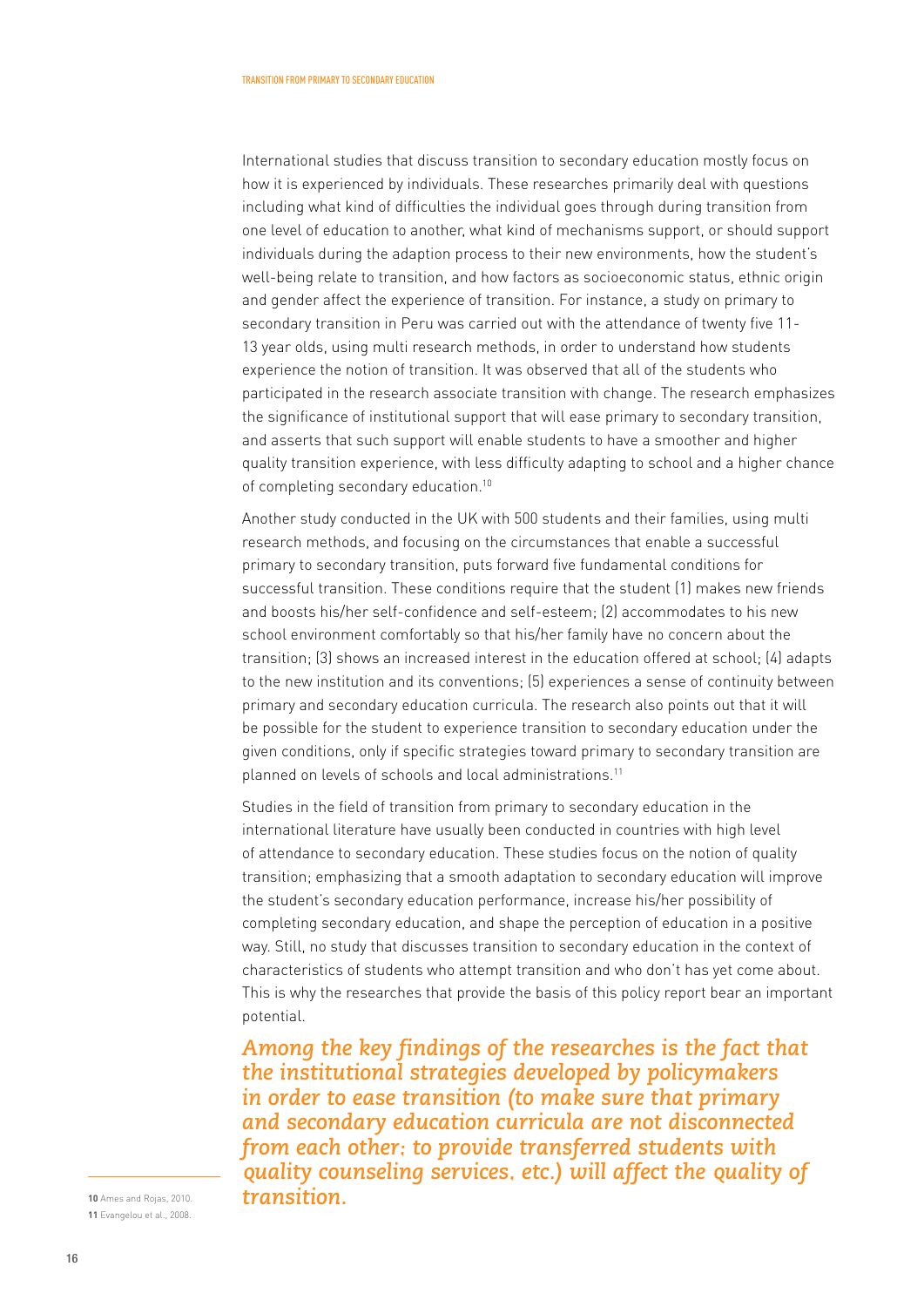# **SECONDARY EDUCATION AND TRANSITION TO SECONDARY EDUCATION IN TURKEY**

In parallel with the developments in the world, net primary schooling increased in Turkey, especially after 1997 when compulsory education was extended to eight years, reaching 98.4 % in the academic year 2010-2011. In parallel with this development in primary education, net schooling rate in secondary education also gradually rose to 67.37 % in the academic year 2011-2012, while gross schooling rate reached 92.56 %.

A comparison with the education attendance rates of OECD countries reveals that Turkey still lags behind developed countries in this regard. To illustrate: According to 2009 data, while 15 -19 year old students living in OECD countries make up 82 % of this age group, this rate records at only 53 % for Turkey.<sup>12</sup> In other words, while eight teenagers out of ten were enrolled in an educational institution throughout OECD in 2009, this figure was just about five for Turkey.



**Source:** MoNE, n.d.

Ministry of National Education (MoNE) declared the aimed gross secondary schooling rate to be 100 % for the academic year 2012-2013 with the mandate no. 2009/52 issued in 2009. The realization of this aim primarily depends on increasing the number of students transferring from primary to secondary education. Although making of secondary education compulsory under the legislation commonly known as "4+4+4"13 can lead one to expect a spike in the number of primary education graduates transferring to secondary education, making a certain level of education mandatory would not necessarily guarantee absolute attendance.14 As a matter of fact, making of primary education compulsory in Turkey has failed to raise the schooling rate to a 100 %. Furthermore, experience on this level has revealed that making of participation mandatory has not actually proved a solution to the problem of absenteeism.<sup>15</sup>

Identifying obstacles to transition, as well as the individual and/or institutional factors that detach the student from education will both provide clues as to which individuals may have difficulty in transition to secondary education, and set the ground for development of some policies to encourage attendance to secondary education. The next chapter presents the findings of researches that examine transition in these respects.

#### **12** OECD, 2011.

**13** "For detailed information on  $4+4+4$ " see ERI (2012a)

**14** In the academic year 2011- 2012, the net schooling rate in secondary education was 67.37 %, and in the academic year 2012-2013 when secondary education became compulsory, it was recorded at 70.06 %. During the same period, gross schooling rate for secondary education went up from 92.56 % to 96.77 %. It should also be kept in mind that disparities between cities and regions constitute a significant problem in terms of schooling in secondary education **15** ERI, 2015.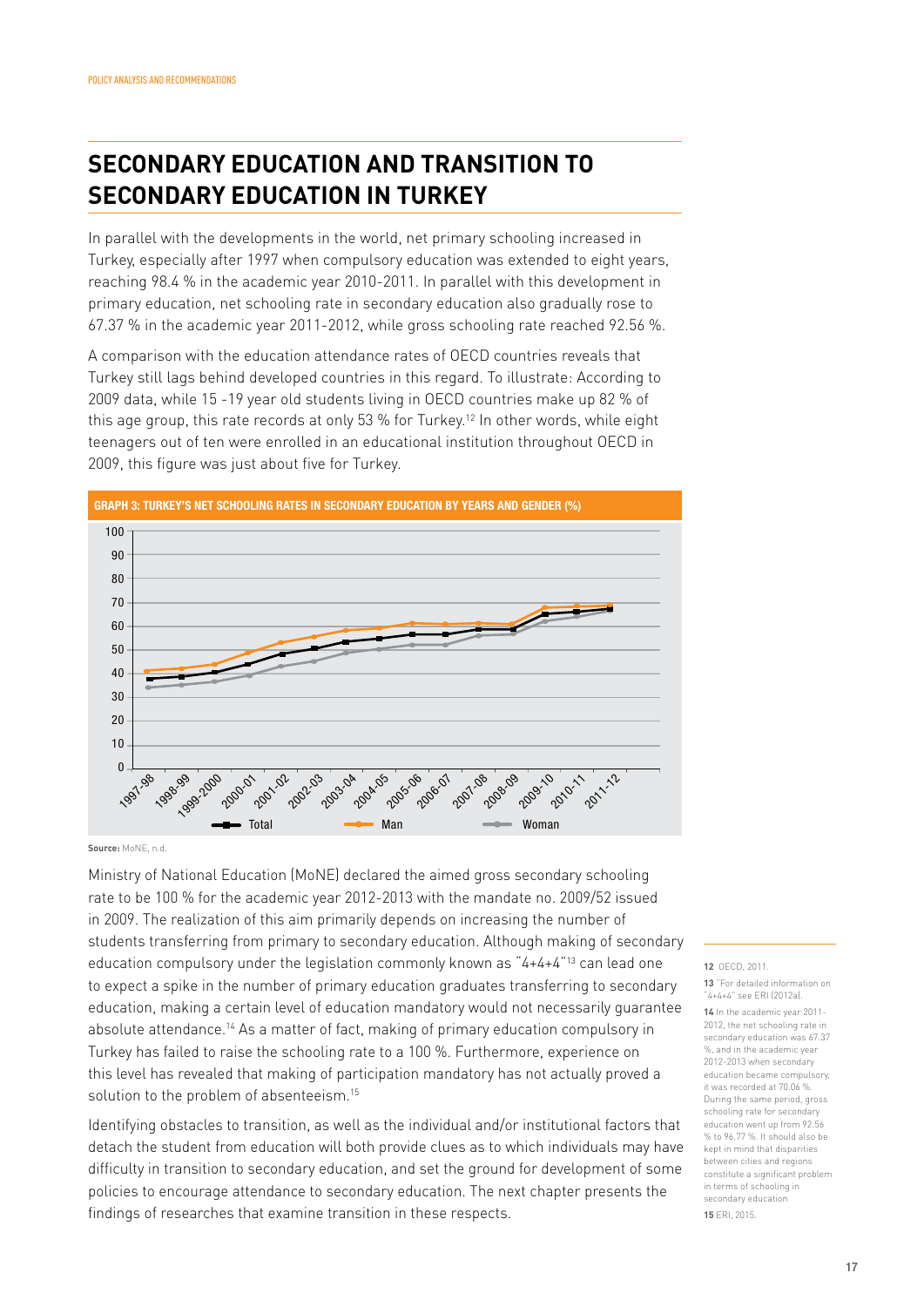# RESEARCH FINDINGS FORMING THE BASIS OF THE POLICY REPORT

# **ANALYSIS OF TRANSITION FROM PRIMARY TO SECONDARY EDUCATION**

The e-school information system brought into service by MoNE in January 2007 is coordinated with the Address Based Registration System (ABRS), collecting data regarding the academic and socioeconomic status of all students enrolled in primary and secondary education. Providing a basis for this policy report, *Analysis of Transition from Primary to Secondary Education Research Report* was prepared by Duygu Güner and Assist. Prof. Gökçe Uysal, in order to examine the factors determining primary education graduates' transition to secondary education, and it refers to the e-school database for various data regarding students in terms of school, family or region.

For this research, a sample comprising all students who completed 8<sup>th</sup> grade in the academic year 2009-2010 was taken from the e-school database, and then, data revealing these students' socioeconomic and academic status in the academic year 2010-2011, as well as their secondary education enrollment status were examined.16 There are two strands to the background report: (1) It first presents the descriptive statistics available on all the sampled students who became primary education graduates by the end of the academic year 2009-2010, (2) and then goes on to measure the effect of each factor that is considered to influence transition to secondary education through econometric analyses, and independently from the effects of other factors. While shortcomings of the database (such as lack of some kinds of data for some students) does not affect the descriptive analysis, data concerning subjects of econometric analyses needs to be complete for each student. This is why, the scope of the sample used in econometric analysis was limited to the 674,177 students out of the 1,189,156 who completed 8th grade in the academic year 2009-2010 and qualified for transferring to secondary education.

**16** Various stakeholders play a role in the forming of the e-school database. Information to be used in the analysis of the student's socioeconomic status, such as the number of siblings, parents' age, education and employment status are provided by parents or guardian. Data related to student's academic status, such as absence and end of year final grade are provided to the e-school database by teachers and data such as the number of classes in school, the area where the school is situated is provided by school administrators.

## **MAJOR FINDINGS OF THE BACKGROUND RESEARCH**

According to the e-school database, 1,189,156 students completed the 8<sup>th</sup> grade of primary education by the end of the academic year 2009-2010, and 955,200 of these primary education graduates proceeded with secondary education in the academic year 2010-2011.

*The rate of students who transferred recorded at 80.3 %, and the rate of those who didn't at 19.7 %.*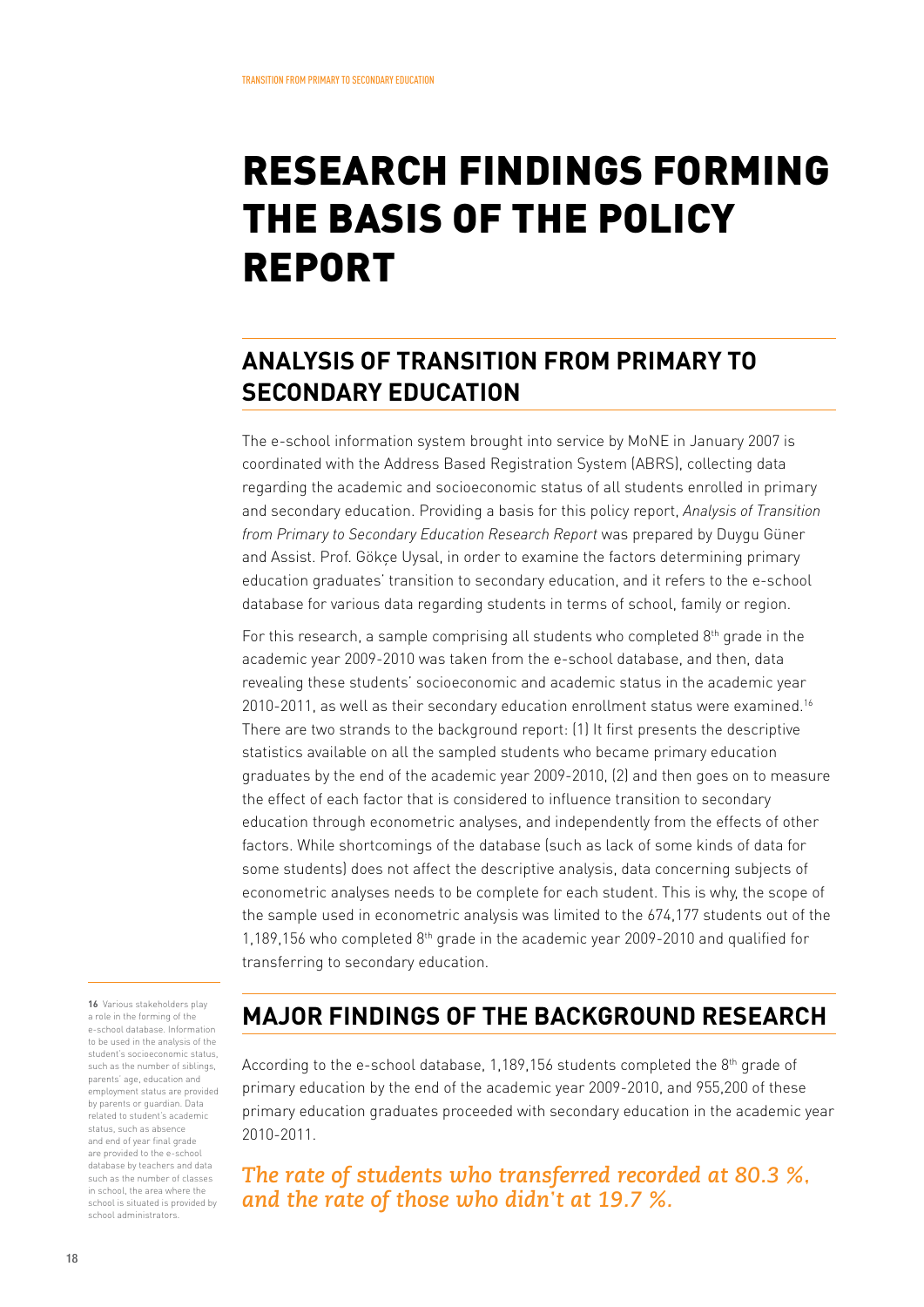

#### GRAPH 4: THE RATE OF PRIMARY EDUCATION GRADUATES WHO PROCEED WITH SECONDARY EDUCATION FROM 2009 TO 2010

**Source:** Güner and Uysal, 2014.

While examining transition from primary to secondary education, the research addresses the variables that may affect the transition in five groups. These variables, as well as the findings that come forth according to different variables are listed below.17

#### **VARIABLES AND FINDINGS REGARDING HOUSEHOLD CHARACTERISTICS AND SOCIOECONOMIC CIRCUMSTANCES**

The variables examined in this context include age, gender, number of siblings, mother's age, father's age, mother's education, father's education, mother's employment status, father's employment status, family income, and whether they receive Conditional Education Aid.

Primary education graduates' breakdown by gender indicates that 47.1 % of these students are female, and 52.9 % are male. Regression analysis has also revealed that transition to secondary education varies by gender.

## *Female students' possibility of transferring to secondary education is lower than male students with similar socioeconomic background.18*

Other than gender, the number of siblings is also a factor affecting transition. The higher the number of siblings, the lower the possibility primary education graduates will have transferring to secondary education.

Students' possibility of transition to secondary education increases with their parents' age. Parents' educational and employment status are among the significant determinants of student's socioeconomic status.

## *Students whose mother and/or father are not primary education graduates have a lower possibility of transition to secondary education than those whose parents are.*

On the other hand, students whose mother and/or father are high school, or higher education graduates have a higher possibility of proceeding with secondary education.

**17** All the findings in this chapter are cited from Güner and Uysal (2014).

**18** In the academic year 2010-2011, 643,872 male and 582,601 female students graduated from 8<sup>th</sup> grade. In the academic year 2011-2012, formal secondary educational institutions reported 551,294 male and 487,671 female new enrollments. The estimated transition rates with regard to these statistics are 86 % for males, and 84 % for females.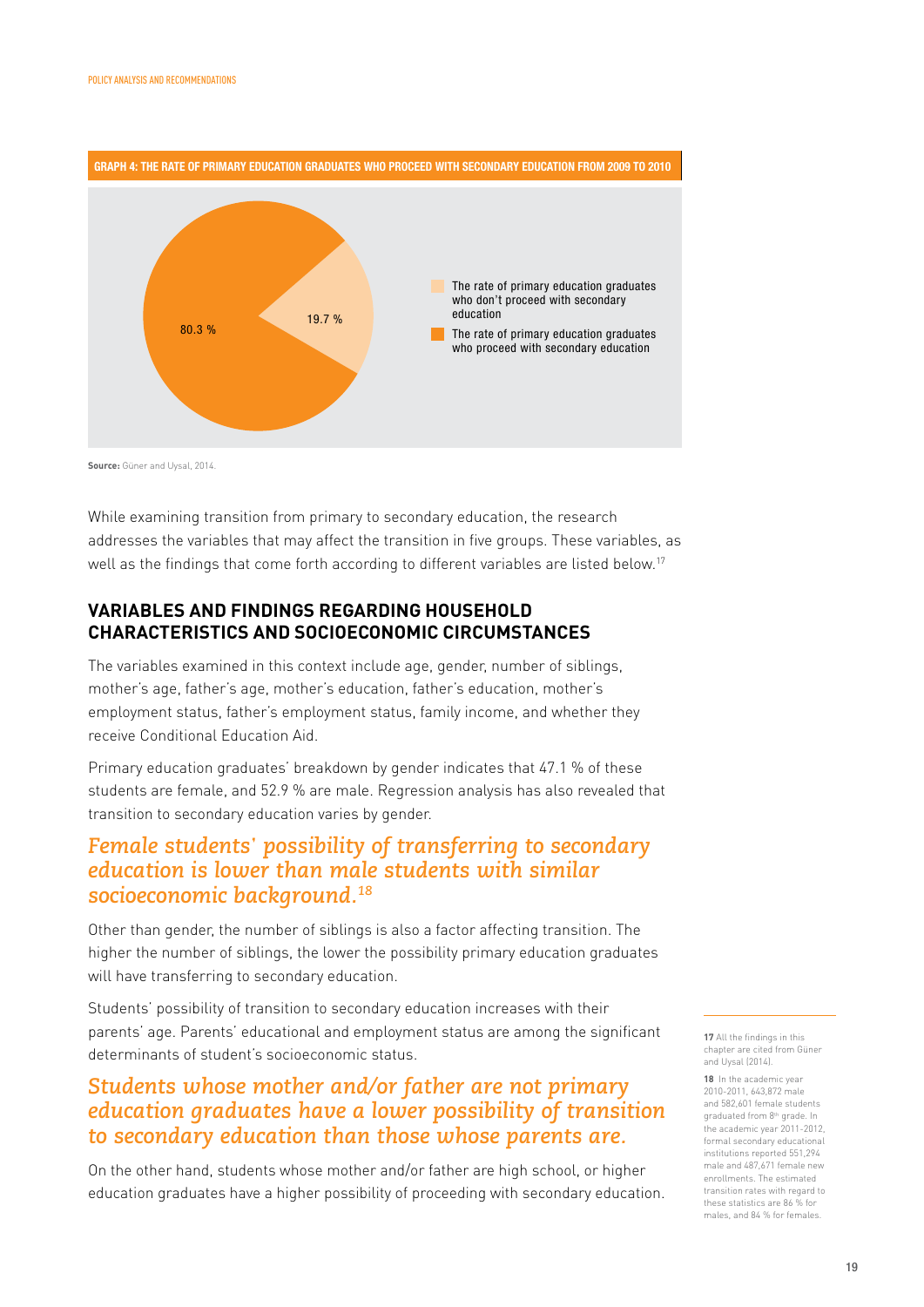The possibility of transition to secondary education rises with the family's income level, as well. While female students' possibility of transition to secondary education increases if their mother is employed, this variable does not affect male students' transition. Although father's employment status does not have a statistically significant effect on the whole sample, it does increase the possibility of transition for students in Istanbul.

#### **VARIABLES AND FINDINGS REGARDING STUDENT'S ACADEMIC BACKGROUND**

Grade point average (normalized on the basis of classes), Mathematics grade, Science and Technology grade, Turkish grade, entrance to Level Determination Exam (SBS), and the number of days of absence are variables examined in this context.

Student's academic background is a factor just as important as socioeconomic origin in transition to secondary education.

## *Students with low academic achievement and/or low level of attendance have a lower possibility of transition to secondary education.*

In other words, students with high grade point average and high grades in Science and Technology, Turkish and Mathematics have a higher chance of transferring to secondary education.<sup>19</sup> Similarly, students with higher levels of attendance have a higher possibility of transition. The reason why these specific variables are particularly emphasized among other different variables that might affect transition to secondary education is because the measurement that these variables yield are relatively more robust and they can be observed objectively for all students. Another finding that may be considered important in terms of academic background is that students who take the SBS exam have an increased possibility of transferring to secondary education.

It has been observed in the analysis that when variables regarding student's socioeconomic circumstances are added onto variables of academic background, the impact of parents' employment status on transition loses its statistical significance.

*This indicates that the student's academic background is more important than parents' employment status in transition to secondary education, designating academic background as an important determinant of transition.* 

#### **VARIABLES AND FINDINGS REGARDING SCHOOLS AND CLASSES**

Variables considered in this context include whether or not it is a private school, or a minority school, the number of students per teacher, the ratio of staffed teachers to active teachers, school's spatial facilities (such as availability of a science lab and a multipurpose hall), the number of students per class, the rate of students who have taken SBS and the share of female students in class.

It is emphasized in the background report that it is easier for policymakers to make improvements in school and class conditions than in the factors addressed above.

**19** Class-based normalization was carried out in order to enable a comparison between students by academic background. In other words, the difference between each student's grade and the grade point average of all students in a class was divided by the standard deviation of grades of students in that class.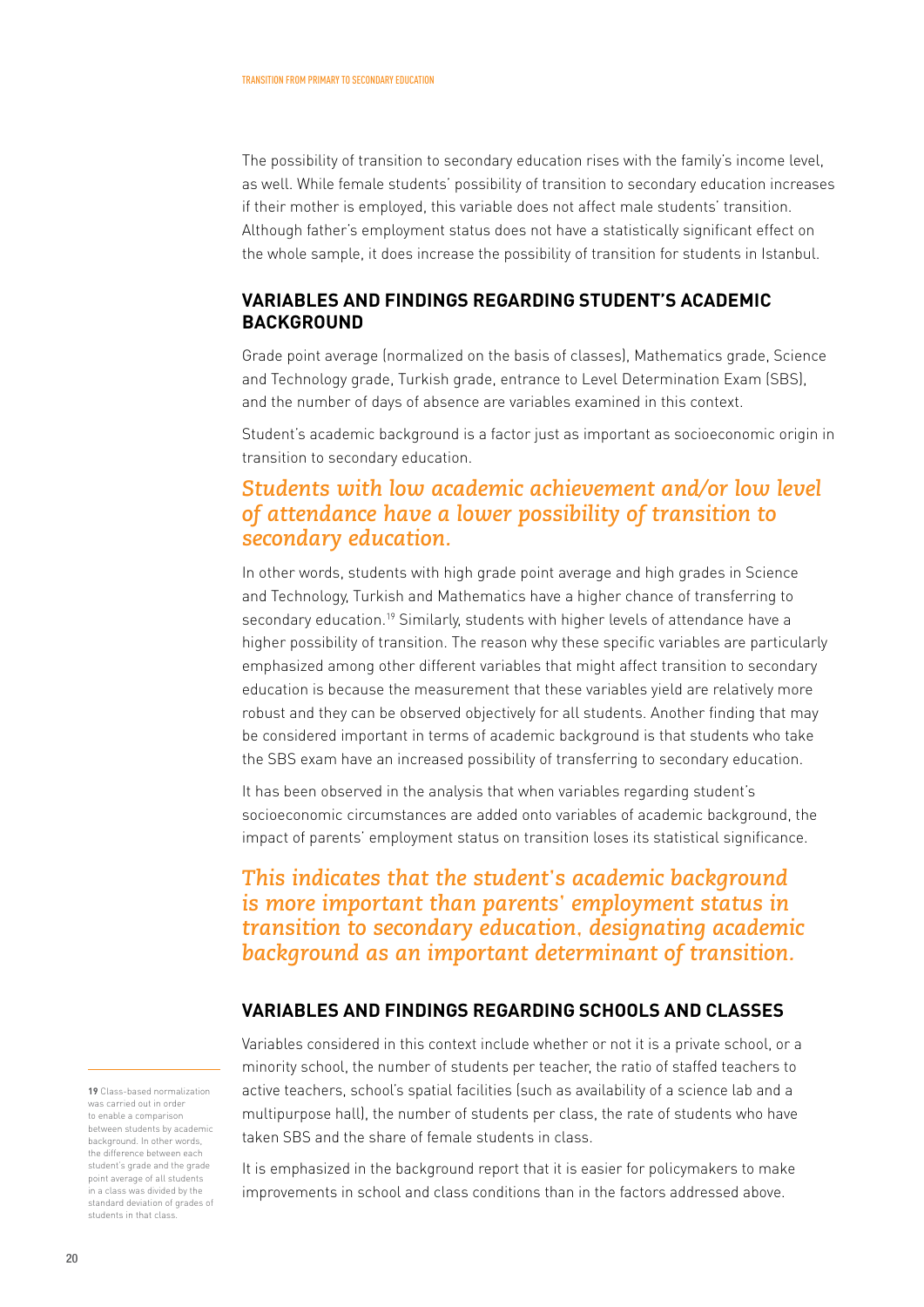According to the report, students enrolled in private and minority primary schools have a higher possibility of transition to secondary education than others. Whereas for Regional Primary Boarding Schools (RPBS), the complete opposite is the case: Students who have completed their primary education in Regional Primary Boarding Schools (RPBS) have a lower possibility of moving on to secondary education, even if their socioeconomic and academic backgrounds are similar to their peers enrolled elsewhere.<sup>20</sup>

Other findings concerning the variables related to schools and classes indicate that transition rates to secondary education are higher in schools where staffed teachers have a high share among active teachers; that availability of a science laboratory in a school has a positive effect on transition to secondary education, whereas a multipurpose hall does not have a significant influence on transition; and that the higher the number of female students and students who have taken SBS in class, the higher the probability students in that class will have for proceeding with secondary education.

#### **REGION AND LOCATION VARIABLES AND FINDINGS**

The final section of the report presents regression analysis of region based samples formed with Istanbul as the referential category. Map 1 presents a summary of the analysis conducted by region. The main findings of the analysis are as follows:

- Transition to secondary education varies by gender in the Aegean, Eastern Marmara and Central Anatolian regions.
- Being educated in the Aegean region increases the possibility of transition to secondary education for female students, but does not affect male students' transition to secondary education.
- The complete opposite is the case for Eastern Marmara and Central Anatolia regions. In these regions, the chance of male students moving on to secondary education is higher compared to Istanbul region, whereas there is no significant difference in terms of female students.
- In Istanbul, as the number of students per teacher increases, students' possibility of transition to secondary education increasingly declines.
- In the entire sample and in Istanbul, the number of students per class has a decreasingly growing effect on transition to secondary education. Whereas in Central Anatolian regions, as the number of students per class increases, the possibility of transition declines.

*Analysis of Transition from Primary to Secondary Education Research Report* considers transition to secondary education a decision to transfer from  $8<sup>th</sup>$  grade to  $9<sup>th</sup>$  grade, made during the final year of primary education, either individually, or with the contribution of the family; therefore assumes there lays a cost vs. benefit calculation behind the decision. In short, the individual or family resources allocated to education are expected to be worth the material and moral gains that graduation from secondary education promises. Yet, as it has often been suggested in international literature, the transition decision might not necessarily be solely dependent on economic reasons. It should be kept in mind that the child's overall experience with the education system, their relationship with educational institutions and education stakeholders alongside

**20** The fact that transition rates are low among students enrolled in RPBSs is a striking finding. However, additional studies need to be carried out before inferences can be made regarding the reasons for this being so.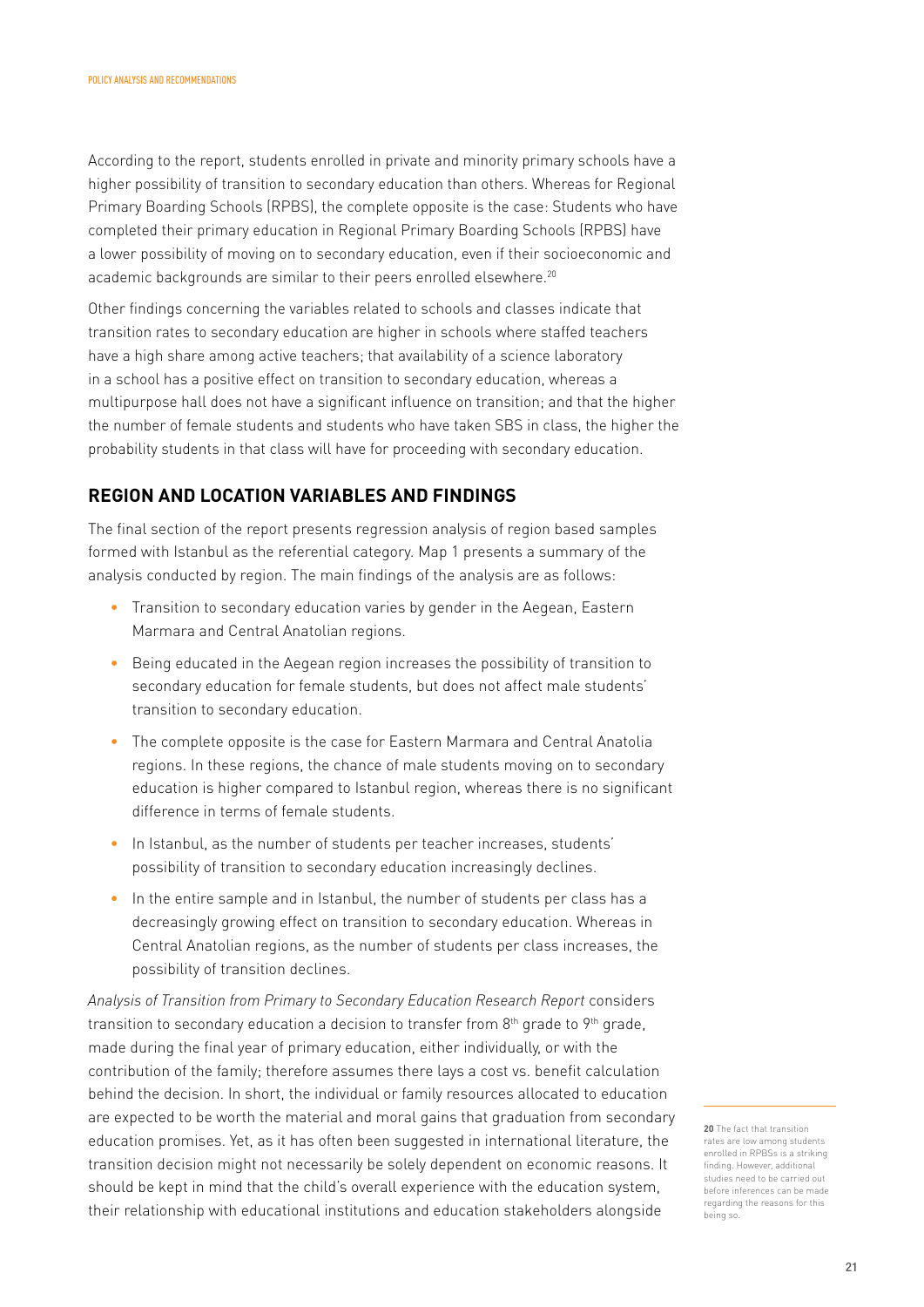

# MAP 1: RESULTS OF THE REGRESSION ANALYSIS BY REGION MAP 1: RESULTS OF THE REGRESSION ANALYSIS BY REGION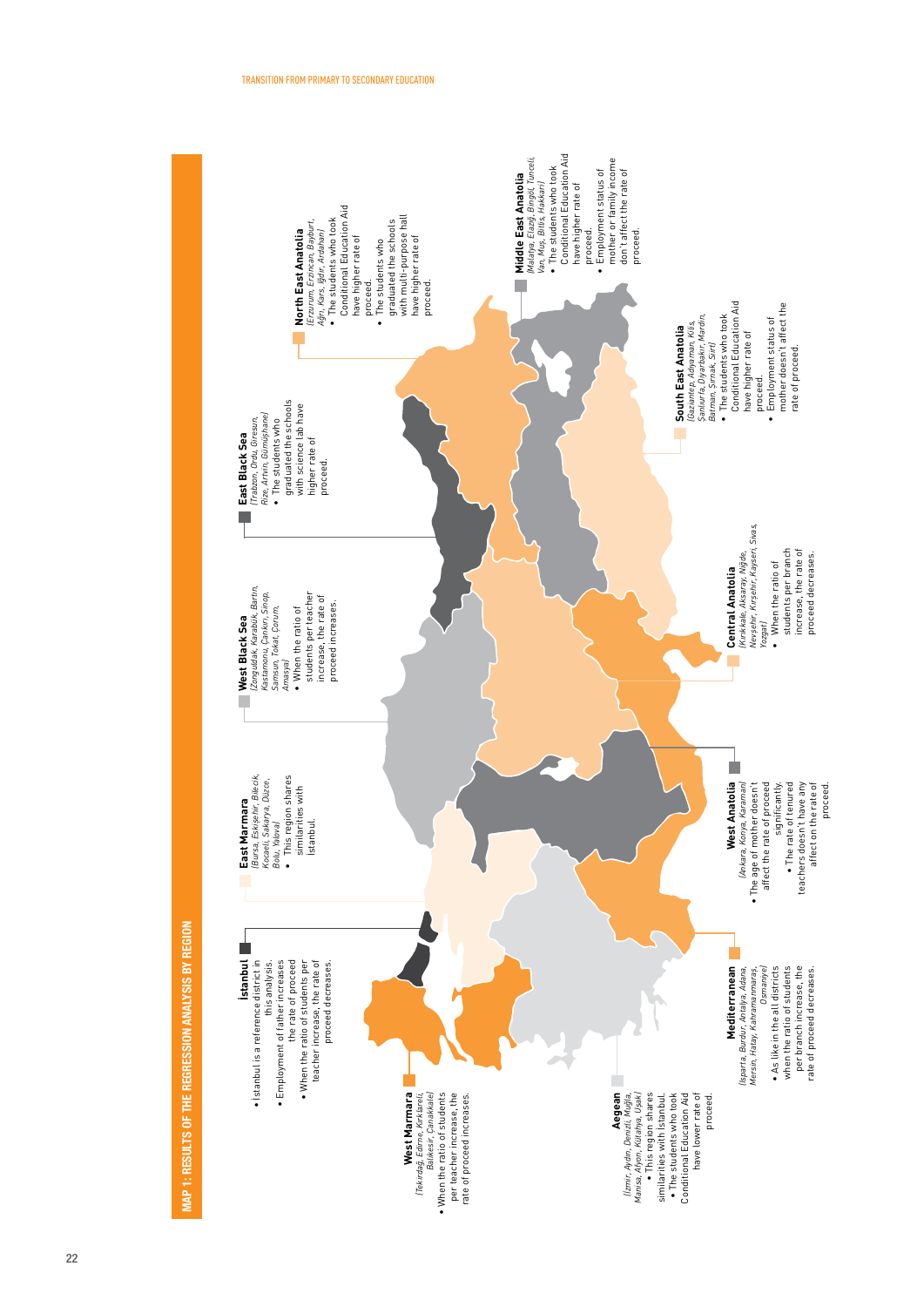perceptions and expectations of the next education level may also influence the transition decision/tendency.

It is important to remember that the findings listed above do not provide causality, and that the reasons behind the fact that some students don't make an attempt towards transition are beyond the scope of this report. This is why, in order to determine the obstacles to transition and to address transition to secondary education with a more holistic perspective, a qualitative study was carried out by means of interviews with education stakeholders.<sup>21</sup> Policy recommendations for increasing primary to secondary transition rates have been devised in the light of the findings of the background report and the conclusions that came out of these interviews.

The next chapter will present the findings of interviews held with different stakeholders in Ankara, Istanbul and Şanlıurfa in order to fathom the obstacles to transition from primary to secondary education.

# **MAJOR FINDINGS OF THE FIELD STUDY**

The research that is based on the study of data in the e-school database, and the findings of which have been presented in the previous section provides valuable hints for understanding the factors that influence transition to secondary education. Additionally, interviews were conducted with public institutions, semipublic institutions, and non-public institutions in Ankara, Istanbul and Şanlıurfa to lay the groundwork for this policy report. The interviewees were asked to list the main determining characteristics of primary to secondary transition.<sup>22</sup> Public officials' answers regarding the determinants of transition summed up in order of priorities are as follows:

Most commonly mentioned factors include household characteristics, the quality of counseling and guidance, the transition system, family's socioeconomic circumstances, gender, academic achievement, availability of educational aid, scholarships, dormitories and mobile education, regional differences and absenteeism in primary education. Less commonly mentioned factors, on the other hand, were qualifications of administrators and teachers, residential area, absenteeism and dropout possibility in secondary education, type of secondary educational institutions eligible for transition, the level of public resources allocated to education, and the possibility of transition to business life. Finally, among rarely mentioned factors were the primary educational institution that the student is graduated from and the quality of primary education.

The other findings of the interviews will be covered in the next chapter dealing with obstacles to transition to secondary education.

> **21** For a list of institutions interviewed and the interview questions, see. APPENDIX 1

**22** In Istanbul and Şanlıurfa, alongside public institutions, interviews were conducted with semi public institutions and non-public institutions, as well.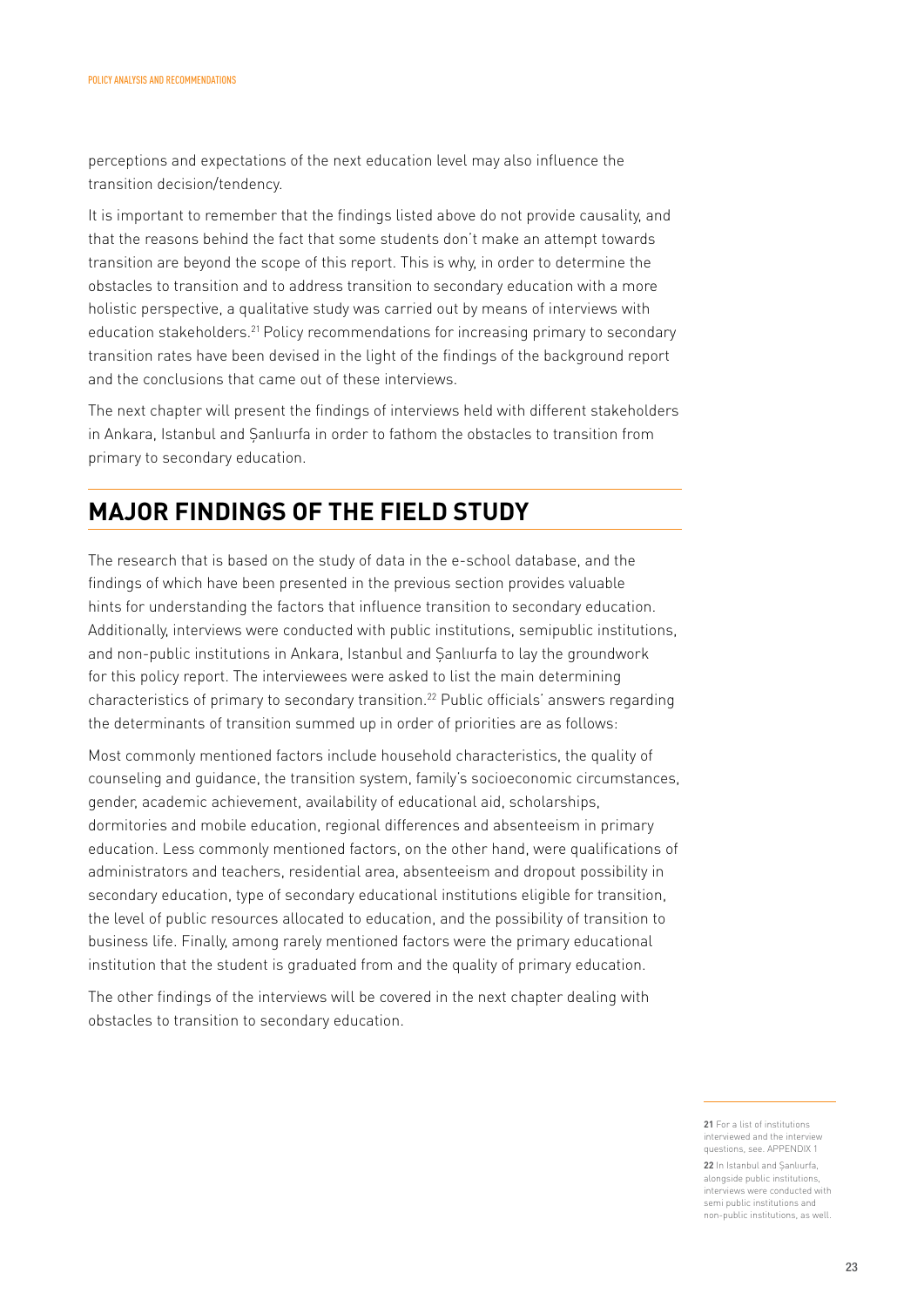# MAIN OBSTACLES TO TRANSITION FROM PRIMARY TO SECONDARY EDUCATION

When the findings of the background report and field study are evaluated together, structural limitations to the education system and schools; families' and children's perception and attitude towards education, secondary education in particular, and finally, poverty come up as main obstacles to transition from primary to secondary education in Turkey. This chapter provides a thorough examination of these three factors that make transition difficult and that are often in interaction with each other, on the basis of the research findings.

## **STRUCTURAL LIMITATIONS TO THE EDUCATION SYSTEM AND SCHOOLS**

Shortage of capacity in the education system and schools to meet individuals' requirements is the primary factor that affects primary to secondary transition negatively. For instance, secondary educational institutions' incapability of meeting quantitative requirements in rural areas; lack of quality in dormitory and boarding education services offered to children living in rural areas in order to enable them to enjoy their right to education fully and mobile education's inadequacy to meet the expectations are problems that have a negative impact on transition to secondary education and individual's educational experience in general.

*Even if the individual has the intention to move on to secondary education, he/she might be excluded from the education system due to lack of secondary educational institutions and mobile education services in his/her residential area. Similarly, problems related to learning environments, such as secondary educational institutions' inadequacy to meet the requirements of those in need of special education, and overcrowded classrooms, are also among the factors that have a negative impact on transition.* 

The points that have been raised about these factors in the background report and field studies, and the currently applied practices and policies are presented below in detail.

#### **LIVING IN RURAL AREAS**

One of the striking findings of the background report is that, transition rate to secondary education, which records 88 % in central residential areas, drops down to 58 % in rural areas. The regression analysis conducted in reference to living in central residential areas showed that the possibility of enrollment to secondary education schools is lower for children who are graduates of schools in rural areas. Secondary education schooling rates of 2009-2010 show that enrollment rate in rural areas is 36 % for girls and 43 % for boys.<sup>23</sup> Considering there are only 822 secondary educational institutions on village level throughout Turkey, inadequacy **23** ERI, 2011.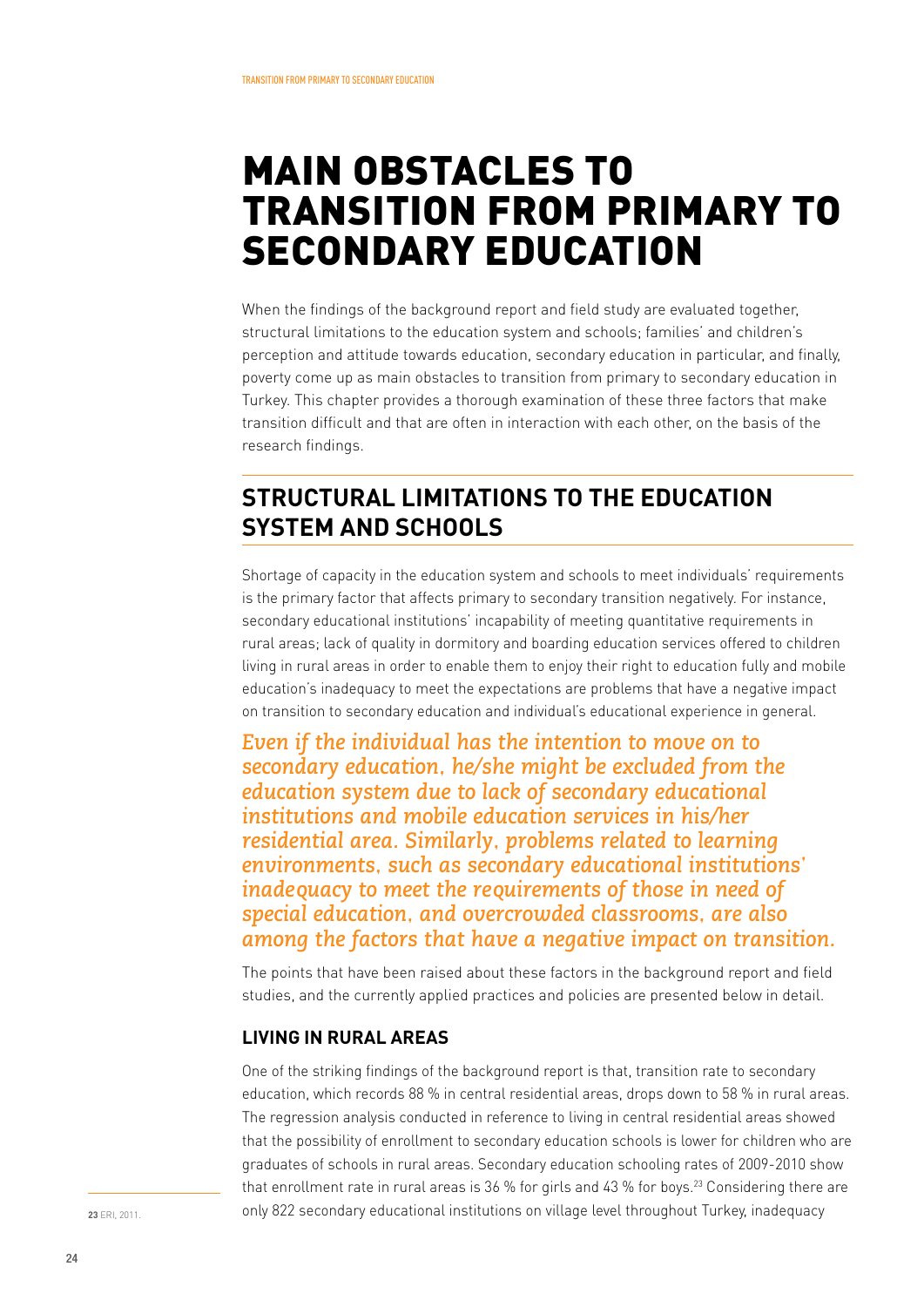of physical capacity may be said to have a negative effect on access to education, and consequently, on transition to secondary education, especially in rural areas.

#### **DORMITORIES AND BOARDING EDUCATION**

Article 24 of the code issued in 2008 regulating conditions and implementation of free boarding education and scholarships stipulates that "Primary education students who study on a scholarship and secondary education students enrolled in free boarding schools or on scholarship will maintain these advantages until they complete their secondary education." Therefore, primary education graduates who haven't forfeited the right to receive boarding education may be expected to proceed with their secondary education in a boarding school.

(Mülga) Directorate of Secondary Education Scholarships and Dormitories announced during their field interview that the total number of dormitories for secondary education is 2251, as of 2011, and that the number of girls' dormitory is 599. In 2010, in an effort to meet the dormitory demand, studies were carried out throughout Turkey for defining and assessing the situation; consequently, an action plan was developed. During the interviews, it was stated that this plan's priority was girls' dormitories in villages and towns that produce primary education graduates, yet has a low secondary education enrollment rate and that efforts towards solving the quality problem in hostels and boarding schools continue. The open buffet breakfast service introduced to enhance the student' sense of belonging to the hostels is an example to these efforts.

#### **MOBILE EDUCATION**

Mobile primary and secondary education implementations are intended to enable children of eligible age for primary or secondary education, living in residential areas with small or scattered population to receive education services, by providing them with transport to the educational institutions in the central areas, as well as free lunch. Launched in the year 1997 for primary education, this implementation was handed over to Social Aid and Solidarity Promotion Fund in 2003 and has since been managed by provincial and district directorates. According to the data of the academic year 2010-2011, more than 300,000 female students benefitted from mobile primary education implementation. Launched under the leadership of (Mülga) General Directorate of Technical Education for Girls, with the issuing of mandate dated 01/10/2010 regarding Mobile Secondary Education Implementation, this implementation aims to reach both female and male students who have completed their primary education and were identified by city and town directorates of national education as unable to access open admission secondary educational institutions.

During the interviews conducted at (Mülga) General Directorate of Technical Education for Girls and Secondary Education, it was expressed that the need for mobile secondary education arose from the lack of secondary education schools in small residential areas, the difficulty that the families of both female and male students who would like to enroll in the secondary education schools in central areas have finding dormitories or hostels. An official interviewed at General Directorate of Secondary Education stated that girls of eligible age for secondary education tend to refrain from staying at town centers, and this is the reason why they do not wish to proceed with secondary education. It was emphasized during the same interview that it would not be possible to provide mobile education services to villages and districts that require transportation services, if the number of students of eligible age for secondary education is not sufficient.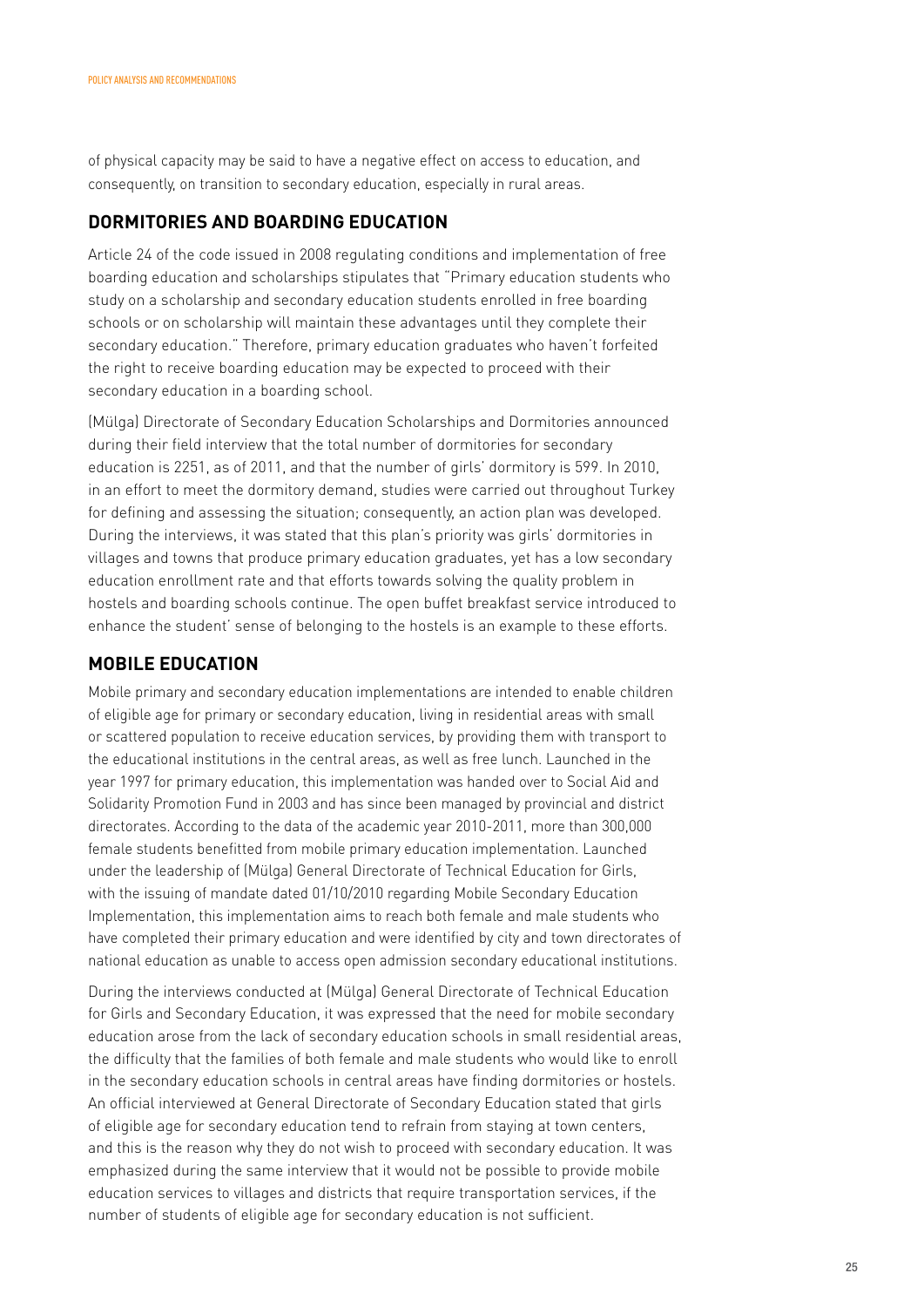#### **PRIVATE EDUCATION AND TRANSITION TO SECONDARY EDUCATION**

According to one view offered during the field study about primary to secondary transition for children who need special education, children's expectations from education tend to be low, and this is why they do not proceed with transition. Among the participants of *Research on Problems and Expectations of Handicapped People 2010,* only 25 % claimed to have a positive expectation from education.<sup>24</sup>

| TABLE 2: NUMBER OF STUDENTS WHO ATTEND PRIVATE EDUCATION CLASSES AND RECEIVE INCLUSIVE EDUCATION |           |           |
|--------------------------------------------------------------------------------------------------|-----------|-----------|
|                                                                                                  | 2010-2011 | 2011-2012 |
| <b>Private Education Class</b>                                                                   | 18,576    | 20,958    |
| Inclusive Primary Education                                                                      | 84,637    | 137,893   |
| Inclusive Secondary Education                                                                    | 7,775     | 10,860    |
| Total                                                                                            | 110,988   | 169,711   |

**Source:** ERI, 2011.

In recent years, there has been a significant increase in the number of students who receive inclusive education.

## *When the numbers of students who receive inclusive primary and secondary education are compared, it is seen that the number in secondary education is strikingly lower, and that the increasingly widespread implementations of inclusive education on primary level does not reflect in transition to secondary education.*

This is a significant indicator of the obstacles that children with special requirements encounter during transition to secondary education. In this context, it is important to encourage scientific studies that will reveal the relationship between inclusive education and transition to secondary education. Looking at the gender breakdown of students who receive inclusive education services, it is observed the number of female students is lower than the number of males. The case is similar with special education classes, the reasons of which need to be examined separately. Furthermore, challenges encountered during implementation affects the quality of education, which in turn affects the student's education experience. Large classroom sizes, poor counseling services in schools and challenges encountered in the implementation of individualized education programs are examples to the most common problems on a practical level.<sup>25</sup>

#### **SCHOOL ENVIRONMENTS AND TRANSITION TO SECONDARY EDUCATION**

The fact that school environments might detach students from their learning, and that especially overcrowded schools have quite a negative impact on the education experience were stated during the field study interviews held with civil society organizations. There are currently two ways by which preventive measures are applied to enhance the quality of school environments: (1) The ministry departments responsible from each type of educational institution develops measures for improvement and (2) Standards for Primary Educational Institutions (SPEI) are developed and applied specifically for primary education.<sup>26</sup>

**24** Most of the interviewees who shared their opinions for the research were verbally handicapped. Therefore, it would be wrong to assume that this finding reflects all handicapped students' perception and expectations of education.

**25** ERI and Tohum Autism Foundation, 2011. **26** For detailed information on

SPEI, see EMR (2011).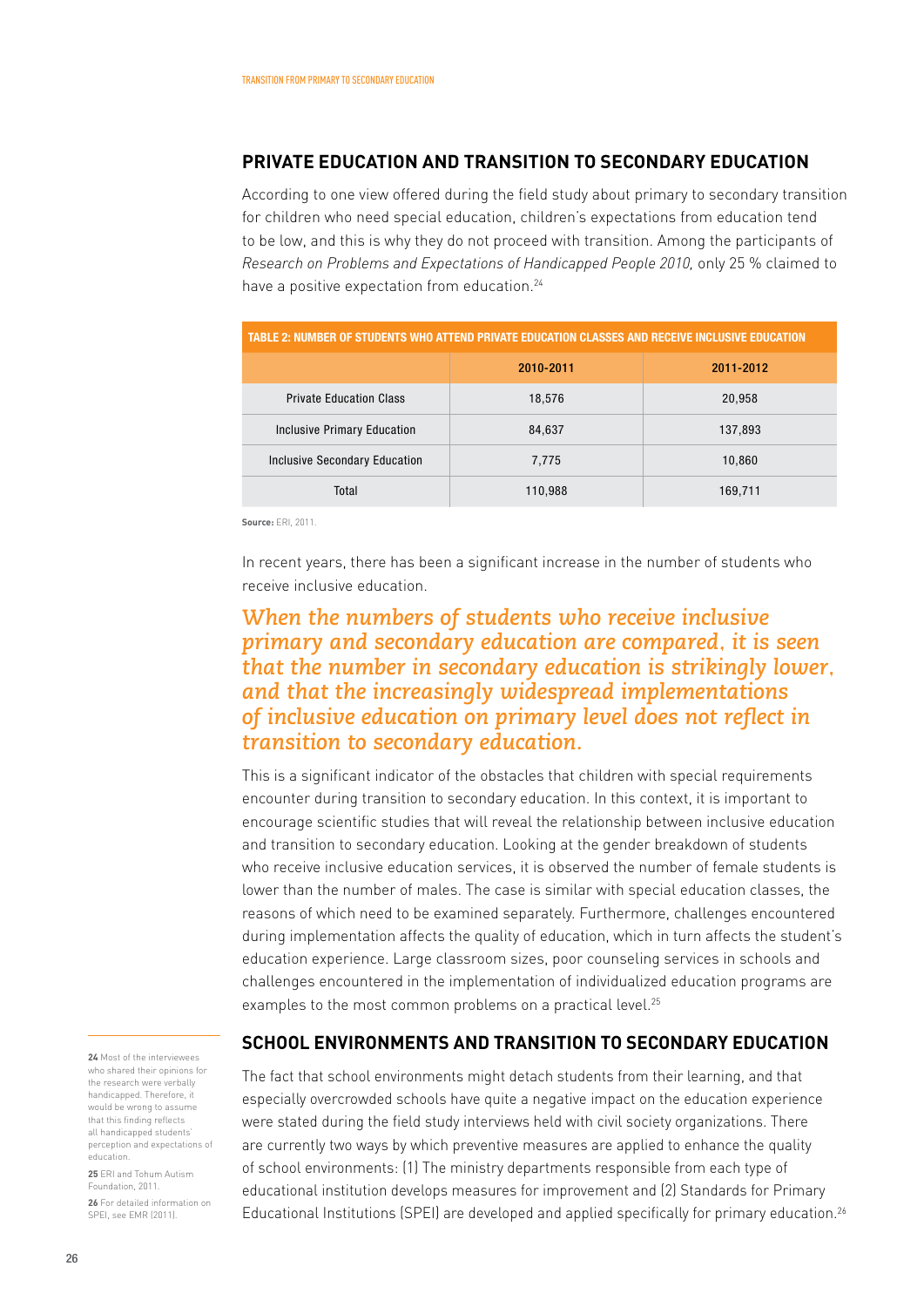One of the most striking findings of the background report is that RPBS graduates' possibility of proceeding with secondary education is lower than students graduated from other schools. During field interviews, ministry officials touched upon many problems stating that nearly one fifth of RPBSs were built as primary schools with hostels in noncompliance with the existing quality standards, that they are located away from city and town centers, that monitoring service providers at RPBSs is a challenge, and that counseling and dormitory superintendents have difficulty functioning at RPBSs.

# **SOCIOECONOMIC CIRCUMSTANCES, EDUCATION PERCEPTION AND EXPECTATIONS FROM SECONDARY EDUCATION**

Research findings indicate that parents play an important role in primary to secondary transition. Some families encourage transition to secondary education, providing guidance to their children during the process. However, there are also parents who are indifferent towards the notion of transition, as well as those who embrace a gender based approach, making transition difficult, particularly for girls. Yet another factor that affects transition to secondary education is the individual's educational experience until secondary education, and more importantly his/her expectations from secondary education.

#### **SOCIOECONOMIC CIRCUMSTANCES**

The researches carried out in many different parts of the world assume that children's and teenagers' academic achievement, their attendance to school and attitudes towards proceeding to higher levels and their socioeconomic circumstances are interrelated. A research held in 11 European countries found that children and teenagers living in countries where a high rate of parents are higher education graduates stay in the education system longer.<sup>27</sup> A research conducted in Germany based on a population panel that collects detailed information on household characteristics and can provide data from as far back as the 1960s concludes that the children of a family of workers with vocational education have a considerably low possibility of transferring to a general high school; whereas if either of the parents have an academic career, children exhibit a tendency towards enrolling in a general high school, graduating and proceeding to higher education.28 *Analysis of Transition from Primary to Secondary Education Research Report* associates transition to secondary education with parents' education and employment status, and concludes that as parents' education and income levels go up, so does the children's possibility of proceeding with secondary education. In short, socioeconomic origin does have an effect on the individual's academic achievements, attendance to school and attitude towards transition to higher levels of education. The findings of the field study conducted under this report are also supportive of this conclusion.

The fundamental view that was revealed during the field study interviews is that parents with low level of education do not tend to encourage their children to proceed with their education. Another finding that has come out of the interviews is that families of the high-income group do not encourage their children to proceed with secondary education, if they are "reluctant to study". This makes it plausible to assume that families' values and attitudes regarding education may be related to their children's transition to a higher level, independently of their education and employment status.

**27** Triventi, 2011. **28** Dustmann, 2004.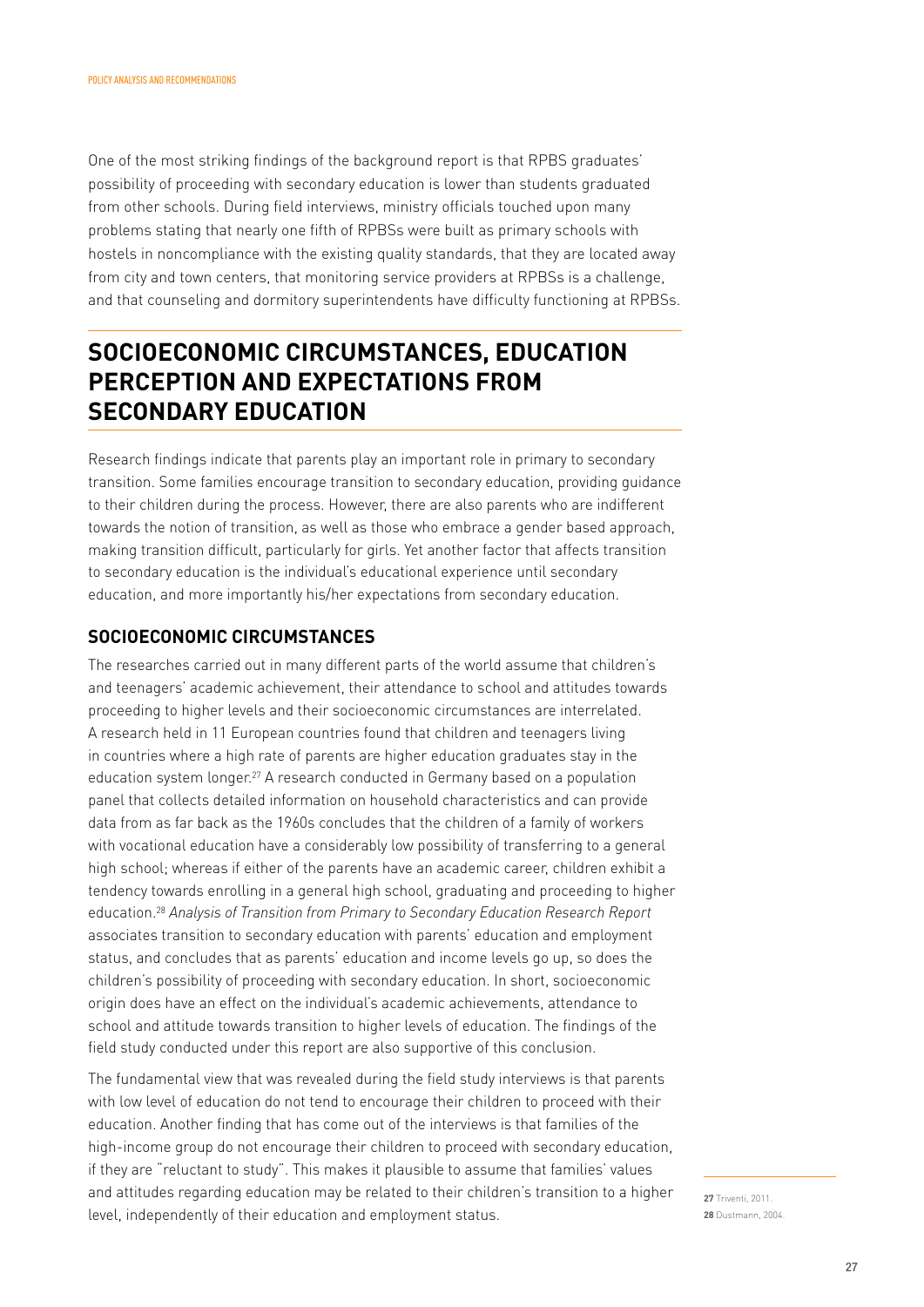"Religious approaches assumed with a sexist mind-set" have been mentioned in the field research as hampering attitudes preventing girls in particular from proceeding with their education. Background report's finding that "*female students' possibility of transition to secondary education is lower than male students with the same socioeconomic background"* makes more sense in this context.

#### **EDUCATION EXPERIENCE AND EXPECTATIONS FROM SECONDARY EDUCATION**

The individual's primary education experience and expectations regarding the next level of education is another factor that shapes transition to secondary education. An individual who has had a negative experience with primary education might have a damaged perception of the next level, and thus can easily become detached from education altogether. This may present itself as not choosing to proceed with secondary education; and in cases where the transition to secondary education does take place, dropping out of secondary education. The findings of the background report emphasized that students who have low levels of academic achievement and/or attendance during primary education have a low possibility of proceeding to secondary education. Considering that academic performance and attendance are related to education experience, it may be concluded that the effect of the experiences gained at the primary level of education on transition are empirically observed.

*Individuals' reluctance towards transition to secondary education and the resulting refusal to proceed may arise from the fact that secondary education is not regarded as a process worthy in its own right, during which skills developed in basic education are consolidated, but rather perceived as merely a means for transition to higher education.* 

## **POVERTY**

The background report dealt with the effect of various socioeconomic factors on primary to secondary transition and found that the possibility of transition rises with family's income level. During the field study interviews conducted with MoNE officials in Ankara, main factors listed as obstacles to education access and a challenge for transition to secondary education were that some children come from poor, multi-child families who live in rural areas, or in deprived neighborhoods of cities. Presented below is the Conditional Education Aid (CEA), which is the primary implementation, intended for children with adverse living conditions or socioeconomic disadvantages, and the findings regarding transition to secondary education.<sup>29</sup>

What led the way for the CEA implementation were the conditional cash transfers initiated in South America in the 1990s. The conditional cash transfer programs implemented in Brazil, Mexico, Nicaragua and Colombia vary in the set of conditions they lay and the age groups they aim, yet they all have positive influences in terms of gender equality, enrolment and attendance to school, as well as graduation,

**29** With the issuing of Decree Law 633, CEA has been integrated into the Ministry of Family and Social Policies, and started to be distributed by the General Directorate of Social Benefits (GDSB). Nearly three million students benefitted from this implementation launched in the academic year 2003-2004. As per the protocol signed between MoNE and GDSB in 2011, students' attendance data started to be entered in to the e-school system regularly and shared with GDSB in order for outright grants of education aid to be conditioned on attendance.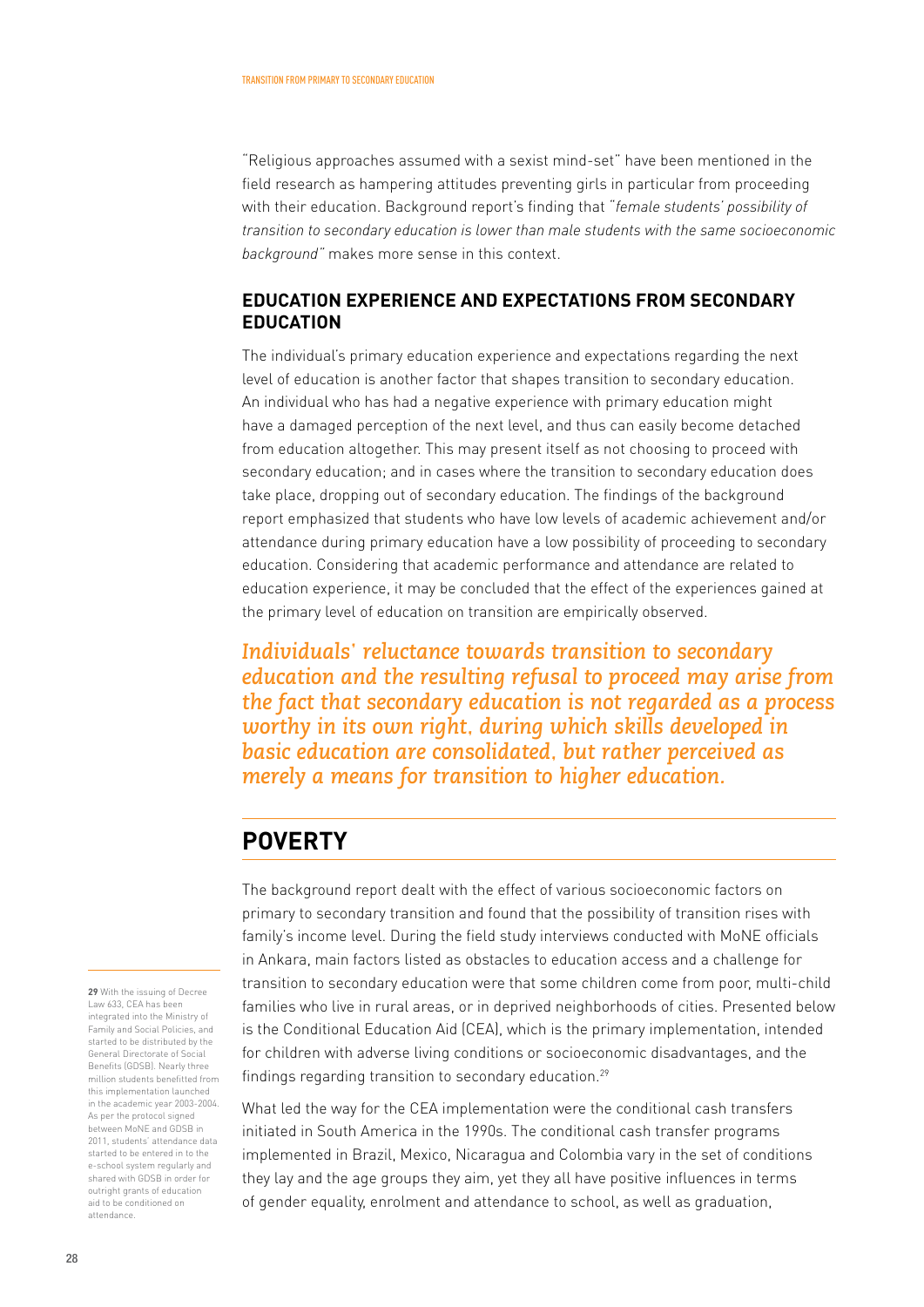relationships among families and social relationships.<sup>30</sup> Another study carried out in Mexico, Colombia and Ecuador concluded that CEA's effect on transition from lower to upper primary education is quite profound.<sup>31</sup> Similarly, passing the class is a condition stipulated for the conditional cash transfers implemented in Cambodia for girls only, started under Japan Fund for Poverty Reduction Girls Scholarship Program, and this program has been observed to increase the rates of transition to upper primary education, and to yield particularly good results in terms of enrollment and attendance for girls from poor families.<sup>32</sup> CEA's positive impact has also been witnessed in Mexico, which exhibits a similar economic development with Turkey. Although no study in either international or national literature has covered CEA's effect on transition from 8<sup>th</sup> to 9<sup>th</sup> grade in particular, background report does present some hints in this regard.

The regression analysis included in the background research concluded that CEA, assessed together with regional variables, has been effective on transition to secondary education. While it is not possible to understand this effect independently from other socioeconomic characteristics across Turkey, it was found that CEA increases the possibility of transition to secondary education in South Eastern, North Eastern and Middle Eastern Anatolian regions.

Under CEA, the poorest 6 % of the population are provided with a monthly education aid on the condition that they ensure their children's regular attendance to school. The amounts allocated to male students enrolled in primary education is 30 lira a month and 35 lira a month for female students; 50 lira for male students enrolled in secondary education and 55 lira for female students. Considering that purchasing power of households varies between rural and urban residential areas, the fact that this disparity is not being taken into account for CEA grants constitutes a significant deficiency. To illustrate, the purchasing power of an aid grant of 55 lira in Malatya, Bingöl, Elazığ and Tunceli would be much higher than Turkey's average rate, whereas in Istanbul, it would be much lower.<sup>33</sup>

Socioeconomic circumstances' impact on education is not limited to affecting transition behavior from primary to secondary education. It has been emphasized in international literature on socioeconomic origin and transition to secondary education that socioeconomic circumstances and academic achievement are interrelated, and therefore, poor children who proceed with secondary education may have an increased possibility of academic failure.

*Although dropouts or grade repetitions in secondary education are beyond the scope of this study, for primary to secondary transition to be successful, the student needs to, at least, stay within the system. This can only be possible if the mechanisms that might detach the student from the system are identified and programs preventive of this tendency are developed.* 

This is why, it is suggested that relevant educational institutions on town/city level and the headquarters develop programs intended for these children.<sup>34</sup> When evaluated in this context, CEA's importance will become clearer.

**<sup>30</sup>** Fiszbein and co., 2009. **31** Schultz, 2004. **32** Filmer and Schady, 2008. **33** ERI, 2015. **34** McGee et al., 2003.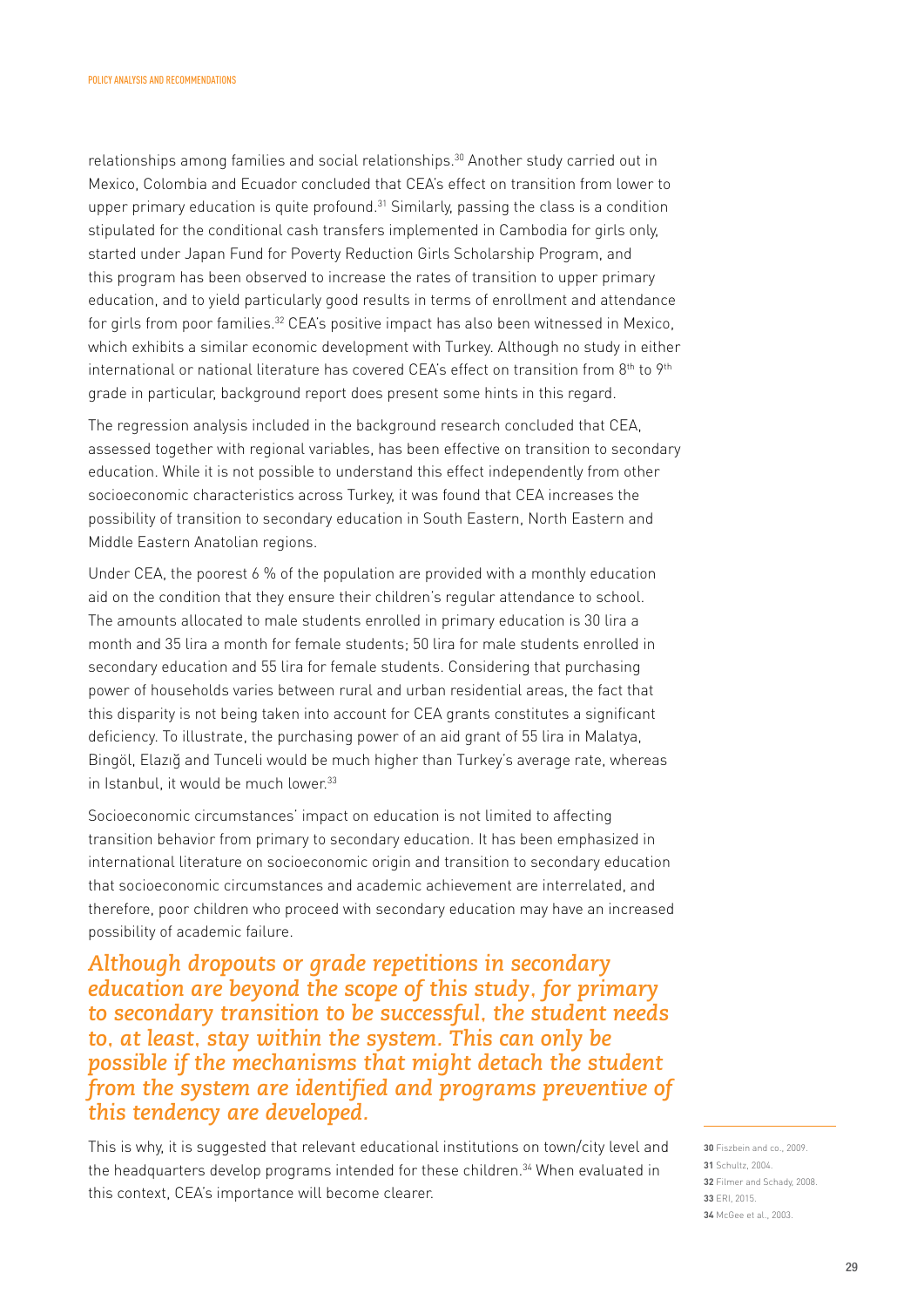# POLICY RECOMMENDATIONS

In the light of the background research, field interviews, and international literature, a series of policy recommendations have been developed for the aforementioned factors that present a challenge for transition to secondary education.

First of all, the number of primary and secondary schools in villages and small towns should be increased, and their equipment and capacity should be enhanced. Furthermore, it is necessary to determine whether the number of dormitories intended for secondary education, especially for those students from rural areas, suffices, and then to examine how far the physical equipment of these dorms meet the expectations of students. Considering primary to secondary transition's breakdown by gender and urban-rural divide, it is plausible to expect that an increase in the number of dormitories in rural areas will positively affect transition to secondary education, especially when it comes to female students.

Efforts towards upgrading RPBSs have been initiated with the partnership of MoNE and UNICEF and an impact analysis study has been designed to measure the quality of RPBSs. It is critical for these efforts to be urgently finalized and for studies that focus on acknowledging the relevance of RPBSs in terms of transition to secondary education to be encouraged.

Mobile education is considered to be a useful outreach instrument, particularly by MoNE and the Ministry of Family and Social Policies, especially contributing to girls' access to education. While there are no scientific studies that associate transition to secondary education with mobile education, field research findings indicate that improving mobile education services in a way that will alleviate the concerns of families and students, and making it widespread may positively affect transition to secondary education, especially of female students.

Problems concerning inclusive education intensify on implementation level. Efforts towards improving inclusive primary education, especially qualitative and quantitative enhancement of human resources, may have a positive effect on the student's educational experience, and thus encourage transition to secondary education. Additionally, inclusive education services offered on the secondary level need to be researched and assessed holistically.

Development of student focused quality benchmarks and inspection of schools in the light of these benchmarks should be the first and foremost of the efforts towards enhancing school quality.

Taking into consideration that transition to secondary education is a critical turning point in an individual's life and that along with the transition come changes in many areas such as the content and methods of education, teachers and learning environments, services of psychological counseling and guidance may be said to be the domain that deserves utmost priority with regard to transition.

*In this context, the counseling services offered at schools should be restructured as to prepare the student for secondary education, adjustment programs should be developed to enable a smoother transition from one level to the other, and measures for increasing service quality (such as for enhancing teacher quality) should be taken.*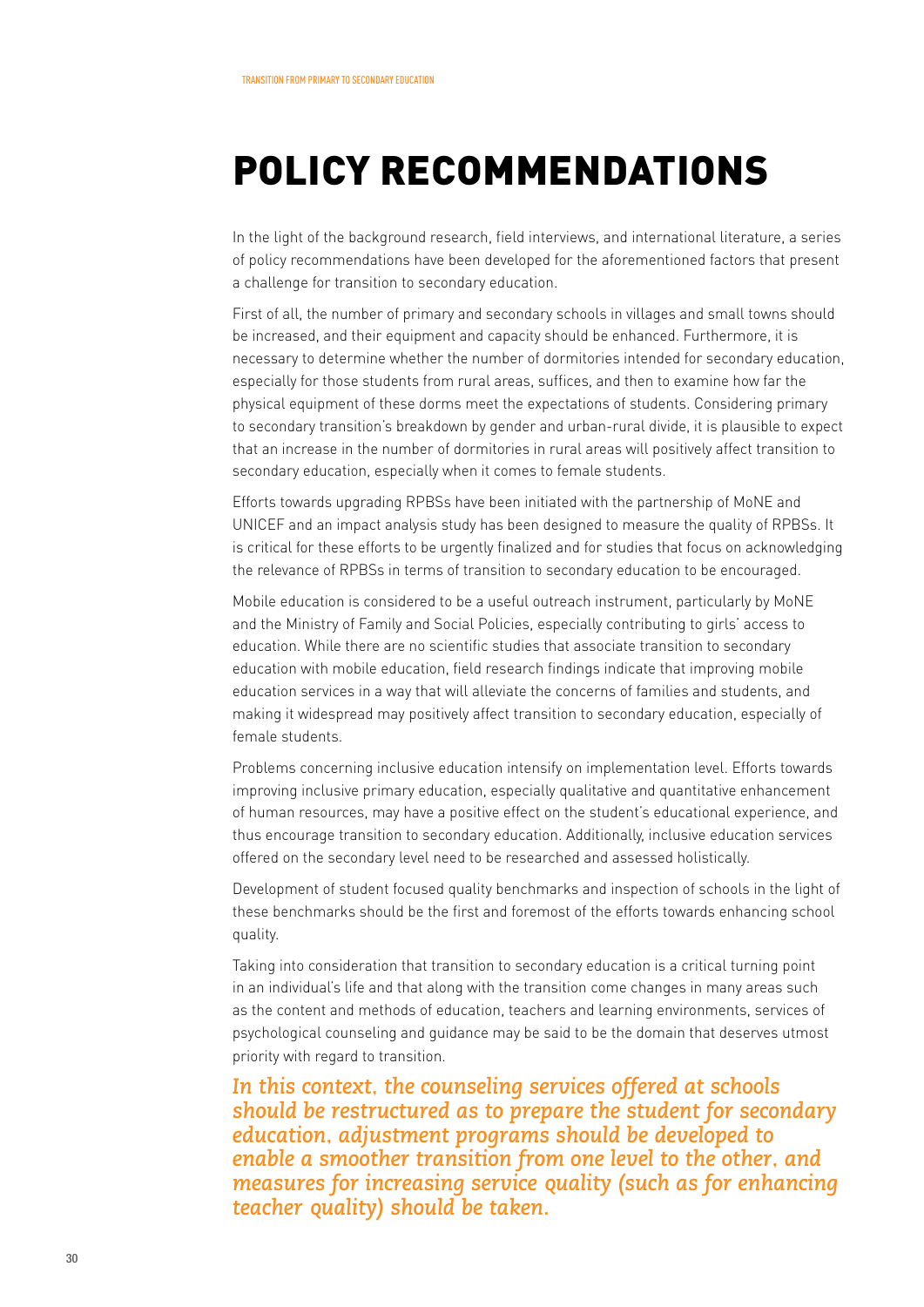Policies intended to increase the rates of transition from primary to secondary education should aim at improving the socioeconomic circumstances of households, and especially of children living in adverse conditions. It was found that CEA increases the possibility of transition in South Eastern, North Eastern and Middle Eastern Anatolian regions. CEA serves as a tool that facilitates primary to secondary transition in these regions. Restructuring CEA amounts with urban/rural divide in mind may have a positive effect on transition from primary to secondary education, especially in urban areas.

Adult trainings are already being offered in support of families. Literacy courses for adults, health literacy trainings, as well as various services offered by Lifelong Learning Centers are also significant in this regard. During field interviews, families expressed that they would be supportive of their children to move on to the next level in education, if such programs were to be made widespread. In this context, comprehensive studies need to be carried out in order to fathom the specifics of the precautions and programs that might have a positive impact on families' values and attitudes regarding education.

Interviews conducted in Ankara, Istanbul and Şanlıurfa reveal that there are ongoing interventions encouraging transition to secondary education (such as mobile education, construction of dormitories, and enrollment of female students through persuasion of their families) implemented on levels of provincial directorates of national education or governor's office. It should be remembered that despite their local quality, these interventions are programs prioritized and funded by the headquarters. Taking into consideration the divergences between regions, it becomes evident that creating a road map that will appeal to all students, encouraging transition to secondary education is not easy. This is why, it is important that enabling interventions and incentives for local initiatives are developed by the headquarters.

In Europe, North America and Australia, some strategies encouraging transition to secondary education are being put into practice since the 1980s. The first and foremost of these involves organizing visits to the institutions in order to familiarize the students with the secondary education environment and to increase dialogue between secondary education teachers and students.<sup>35</sup> In Turkey, in light of the strategies applied throughout the world, collaborations may be formed among primary and secondary educational institutions, and measures that will ease transition between curricula may be taken.

*Finally, the main source of data for the background report is the e-school database. The initially selected research sample was narrowed down due to unavailability of data on certain indicators in the database. Some improvement in the e-school data collecting process and widespread access to these data would increase the number of conducted researches and thus support data based education policy development processes.*

> **35** Howard and Johnson, 2004; Evangelou et al., 2008.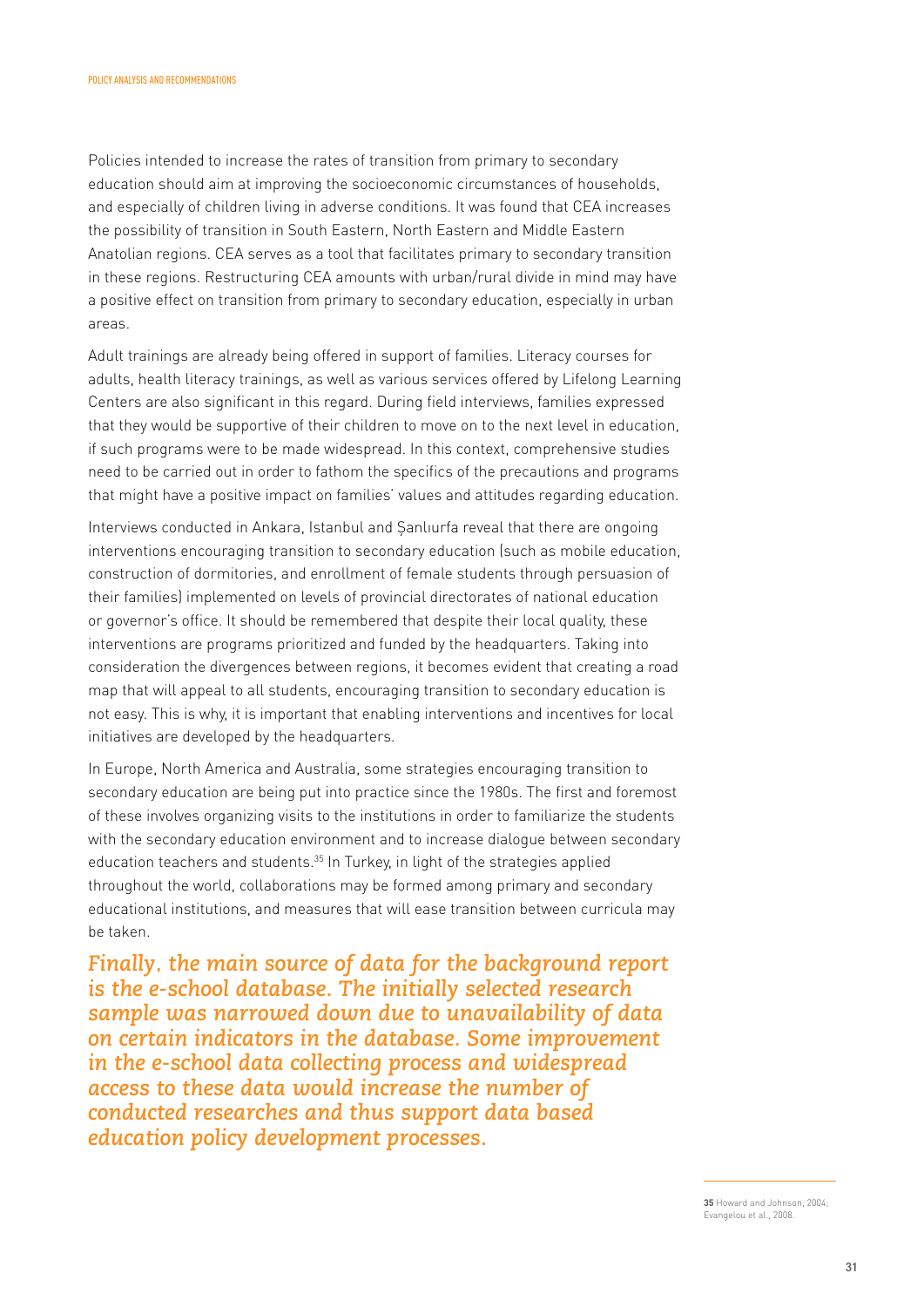# REFERENCES

- Ames, P. and Rojas, V. (2010). *Change and opportunity: The transition from primary to secondary school in rural and urban Peru.* http://www.younglives.org.uk/files/ working-papers/WP63-change-and-opportunity-transition-from-primary-tosecondary-school-in-Peru
- Bakış, O., Davutyan, N., Levent, H. and Polat, S. (November 2009). *Social returns to higher education in Turkey: A quantile regression approach.* Economic Research Forum 16th Annual Conference: Shocks, Vulnerability and Therapy, Cairo.
- Dustmann, C. (2004). Parental background, secondary track choice, and wages. *Oxford Economic Papers*, *56*(2), 209–230.
- ERI (Education Reform Initiative) (2011). *Education monitoring report 2010.* Istanbul: ERI.
- ERI and Tohum Autism Foundation (2011). *Türkiye'de kaynaştırma/bütünleştirme yoluyla eğitimin durumu*. Istanbul: ERI.
- ERI (2012a). *4+4+4 düzenlemesi ile neler değişti? Yeni sisteme geçişte neler izlenmeli?* http://erg.sabanciuniv.edu/sites/erg.sabanciuniv.edu/files/444\_Bilgi\_Notu\_Ne\_ Degisti\_SON.pdf
- ERI (2012b). *Education monitoring report 2011.* Istanbul: ERI.
- ERI (2015). *İlköğretimde öğrenci devamsızlığının azaltılması: Politika analizi ve öneriler.* Istanbul: UNICEF Turkey and ERI.
- Evangelou, M., Taggart B., Sylva, K., Melhuish, H., Sammons, P. and Siraj-Blatchford, I. (2008). What makes a successful transition from primary to secondary school? (University of London, Institute of Education, DCSF Research Report No. DCSF-RR019). http://www.ioe.ac.uk/successful\_transition\_from\_primary\_to\_ secondary report.pdf
- Filmer, D. and Schady, N. (2008). Getting girls into school: Evidence from a scholarship program in Cambodia. *Economic Development and Cultural Change*, *56*(3), 581- 617.
- Fiszbein, A., Schady, N., Ferreira, F.H.G., Grosh, M., Keleher, N., Olinto, P. and Skoufias, E. (2009). Conditional cash transfers: Reducing present and future poverty (World Bank Policy Research Report No. 47603). https://openknowledge.worldbank. org/bitstream/handle/10986/2597/476030PUB0Cond101Official0Use0Only1. pdf?sequence=1

Gimeno Sacristán, J. (1997). La transición a la educación secundaria. Madrid: Morata.

Güner, D. and Uysal, G. (2014). *İlköğretimden ortaöğretime geçişin analizi: Araştırma raporu. http://erg.sabanciuniv.edu/sites/erg.sabanciuniv.edu/files/PCA\_ERG\_MEB\_ gecisrapor.10.02.14.pdf*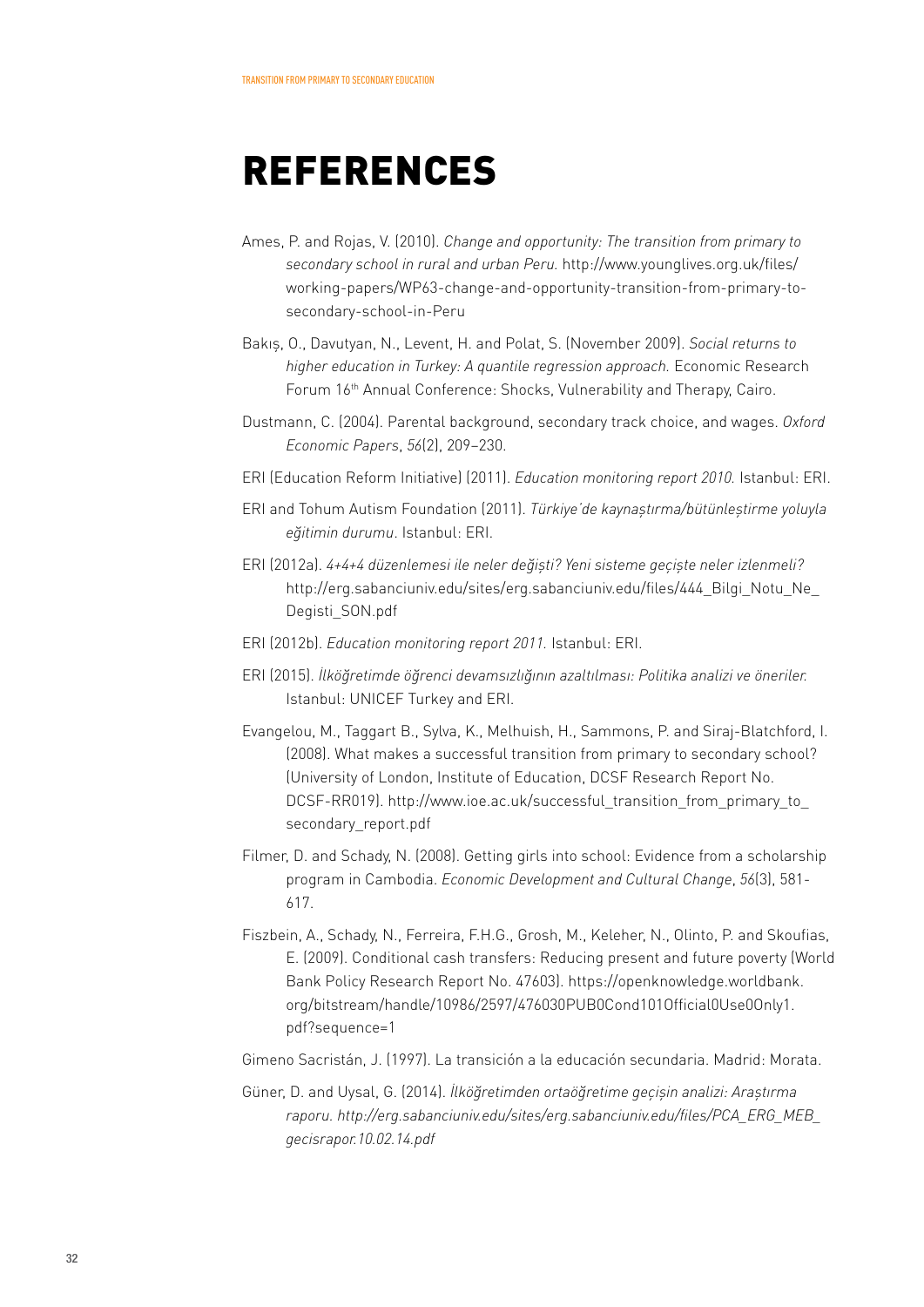- Howard, S. and Johnson, B. (2004). Transition from primary to secondary school: Possibilities and paradoxes. P. Jeffery (ed.) in *AARE 2004 Conference Papers*. Melbourne: AARE.
- Levinson, B. (2001). *We are all equal: Student culture and identity at a Mexican secondary school, 1988-1998.* Durham, NC: Duke University Press.
- McGee, Ward, C.R., Gibbons, J. and Harlow, A. (2003). Transition to secondary school: A literature review. n.d., http://edcounts.squiz.net.nz/\_\_data/assets/pdf\_ file/0018/7560/transition.pdf
- Ministry of National Education (MoNE). (n.d.). *Official Statistics.* http://sgb.meb.gov.tr/ www/resmi-istatistikler/icerik/64
- OECD (Organisation for Economic Cooperation and Development)(2011). *Education at a glance 2011: OECD indicators.* http://www.oecd.org/edu/skills-beyondschool/48631582.pdf
- Pratt, S. and George, R. (2005). Transferring friendship: Girls' and boys' friendships in the transition from primary to secondary school. *Children & Society, 19*(16), 26-43.
- Psacharopoulos, G. and Patrinos, H. A. (2004). Returns to investment in education: A further update. *Education Economics, 12*(2), 111-134.
- Schultz, T.P. (2004). School subsidies for the poor: Evaluating the Mexican Progresa poverty program. *Journal of Development Economics*, *74*(1), 199-250.
- Tansel, A. (1994). Wage employment, earnings and returns to schooling for men and women in Turkey. *Economics of Education Review, 13*(4), 305-320.
- Tansel, A. (2005). Public-private employment choice, wage differentials and gender in Turkey. *Economic Development and Cultural Change, 53*(2), 453-477.
- Tansel, A. (2010). Changing returns to education for men and women in a developing country: Turkey, 1994-2005 (revised version). GERPA.
- Tansel, A. and Daoud, Y. (2011). *Comparative essay on returns to education in Palestine and Turkey* (IZA Discussion paper, 5907). Bonn: Institute for the Study of labor.
- Triventi, M. (2011). Stratification in higher education and its relationship with social inequality: A comparative study of 11 European countries. *European Sociological Review, 27*(6). doi: 10.1093/esr/jcr092
- TÜİK. (T.C. Ministry of Family and Social Policies and Turkish Statistical Institute) (2011). *Özürlülerin sorun ve beklentileri araştırması 2010*. Ankara: TÜİK.
- Unesco Institute for Statistics (2011). *Global education digest 2011.* http://www.uis. unesco.org/Library/Documents/global\_education\_digest\_2011\_en.pdf
- Zeedyk, S., Gallacher, J., Henderson, M., Hope, G. Husband, B. and Lindsay, K. (2003). Negotiating the transition from primary to secondary school. *School Psychology International, 24*(1), 67-79.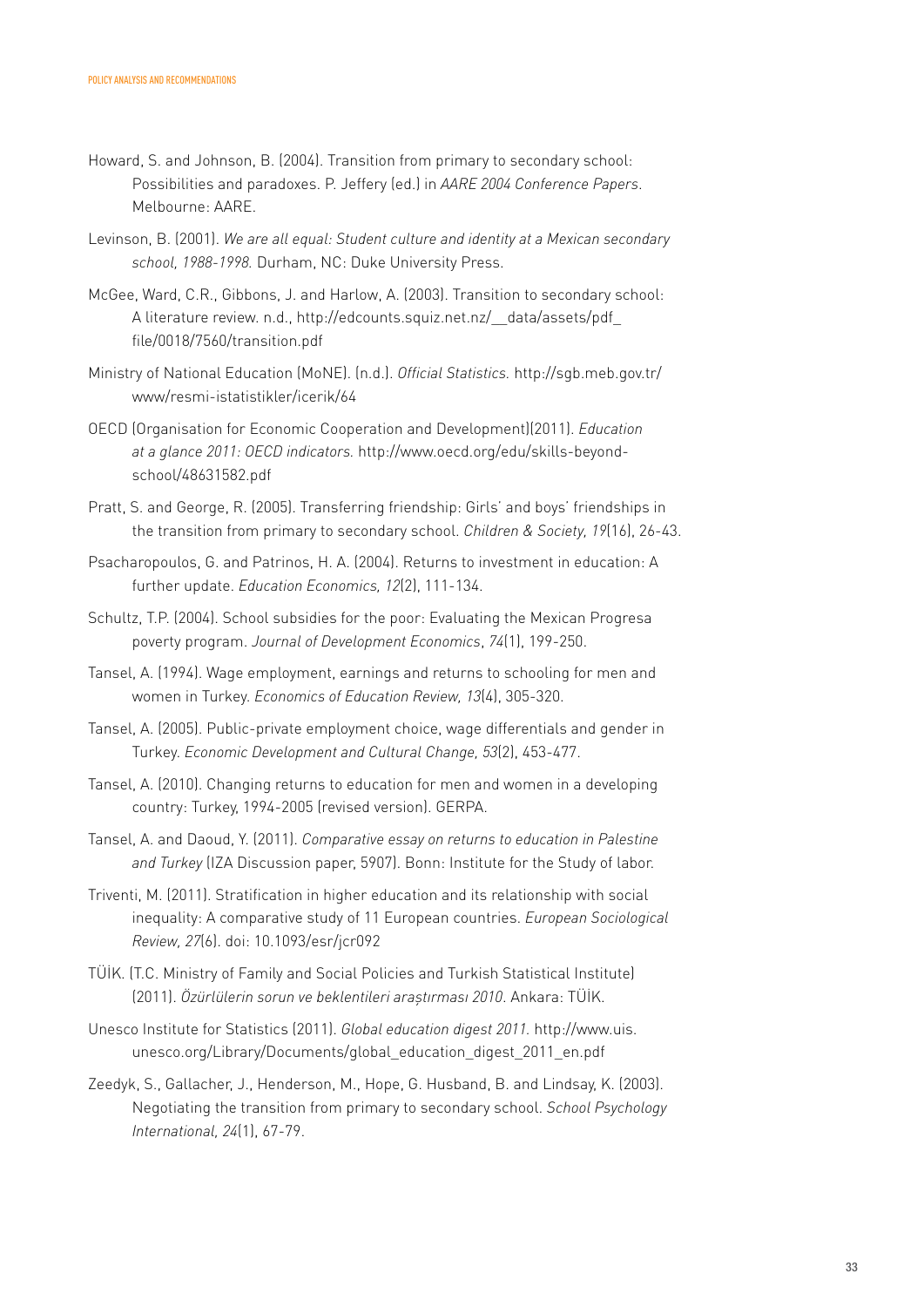# APPENDIX: INTERVIEWS CONDUCTED AS PART OF THE FIELD STUDY

| <b>FIELD STUDY INTERVIEWS CONDUCTED IN ANKARA</b> |                                                                                                                                                                                                                                   |  |  |
|---------------------------------------------------|-----------------------------------------------------------------------------------------------------------------------------------------------------------------------------------------------------------------------------------|--|--|
| <b>Dates</b>                                      | June 23-25 2011; July 14-15 2011                                                                                                                                                                                                  |  |  |
|                                                   | MoNE Directorate General of Basic Education                                                                                                                                                                                       |  |  |
|                                                   | MoNE Directorate General of Secondary Education                                                                                                                                                                                   |  |  |
|                                                   | MoNE General Directorate of Technical Education for Girls                                                                                                                                                                         |  |  |
|                                                   | (Mülga) MoNE General Directorate of Technical Education for Boys                                                                                                                                                                  |  |  |
|                                                   | (Mülga) MoNE Directorate of Project Coordination Centre                                                                                                                                                                           |  |  |
| <b>Interviewed</b><br>institutions                | (Mülga) MoNE Directorate of Secondary Education Scholarships and Dormitories                                                                                                                                                      |  |  |
|                                                   | MoNE Directorate General of Special Education, Guidance and Counseling Services                                                                                                                                                   |  |  |
|                                                   | (Mülga) MoNE Directorate of Healthcare                                                                                                                                                                                            |  |  |
|                                                   | (Mülga) MoNE Directorate of Education Research and Development                                                                                                                                                                    |  |  |
|                                                   | MoNE Head Council of Education and Discipline                                                                                                                                                                                     |  |  |
|                                                   | (Mülga) Prime Ministry State Planning Organization (DPT)                                                                                                                                                                          |  |  |
|                                                   | (Mülga) Prime Ministry Department Of the Handicapped (ÖZİDA)                                                                                                                                                                      |  |  |
|                                                   | What, in your opinion, are the determinants of transition from primary to secondary education?                                                                                                                                    |  |  |
|                                                   | Can you list these determinants in order of importance?                                                                                                                                                                           |  |  |
| <b>Interview</b><br>questions                     | Do you have any strategies and/or researches related to these determinants? Is an impact<br>assessment conducted on these?                                                                                                        |  |  |
|                                                   | What kind of interventions do you suggest, or have you applied/are applying in cases where<br>transition rate does not meet the expectations?                                                                                     |  |  |
|                                                   | What's your evaluation of transition system to secondary education?                                                                                                                                                               |  |  |
|                                                   | How many of the aims set for transition from primary to secondary education within your<br>strategic planning have been achieved? In cases where they are not achieved, are there any<br>studies/ideas on the reasons of failure? |  |  |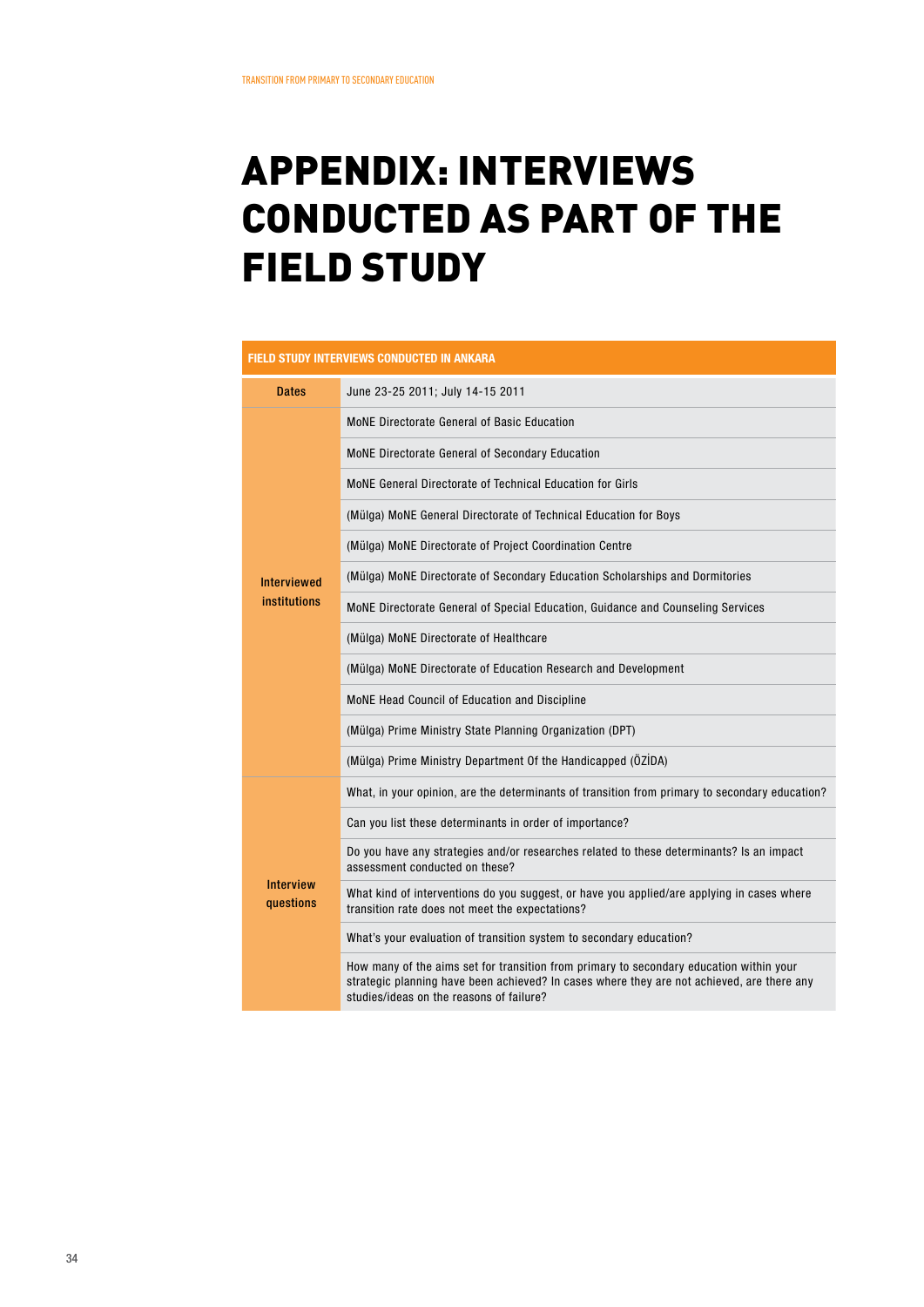| FIELD STUDY INTERVIEWS CONDUCTED IN SANLIURFA |                                                                                                                                                                                                                                                                                          |  |
|-----------------------------------------------|------------------------------------------------------------------------------------------------------------------------------------------------------------------------------------------------------------------------------------------------------------------------------------------|--|
| <b>Dates</b>                                  | September 22-23 2011                                                                                                                                                                                                                                                                     |  |
|                                               | Sanliurfa Provincial Directorate of National Education                                                                                                                                                                                                                                   |  |
|                                               | Sanliurfa Provincial Special Administration Youth Center                                                                                                                                                                                                                                 |  |
|                                               | <b>GAP Foundation of Education Volunteers</b>                                                                                                                                                                                                                                            |  |
| <b>Interviewed</b><br>institutions            | <b>TEGV - Urfa Education Park</b>                                                                                                                                                                                                                                                        |  |
|                                               | <b>KAMER Foundation</b>                                                                                                                                                                                                                                                                  |  |
|                                               | Eğitim-Sen (Education Union) - Central Şanlıurfa                                                                                                                                                                                                                                         |  |
|                                               | Educators' Trade Union (Eğitim-Bir-Sen) - Headquarters                                                                                                                                                                                                                                   |  |
|                                               | What are the main factors that determine transition from primary to secondary education? Is it<br>possible to categorize these as those caused by the student, by the school, and by the system?                                                                                         |  |
|                                               | Who are considered to be the most disadvantaged in terms of transition? Female students,<br>students who show no academic achievement, or students who come from poor families?                                                                                                          |  |
|                                               | What expectations do students and parents have from secondary education?                                                                                                                                                                                                                 |  |
|                                               | What kinds of differences are observed between different areas of the city and rural/urban<br>centers in terms of transition? Particularly in cases where students have no access to<br>secondary educational institutions, does this have a determinative role in transition?           |  |
|                                               | What is 9 <sup>th</sup> graders' perspective on secondary education? Do students at this stage have<br>difficulties?                                                                                                                                                                     |  |
| <b>Interview</b><br>questions                 | Are there any studies on city level that present families' and students' approaches to<br>secondary educational institutions?                                                                                                                                                            |  |
|                                               | What kinds of findings are available on primary education students' experiences between $6th$<br>and 8 <sup>th</sup> grade?                                                                                                                                                              |  |
|                                               | Are the public resources allocated to primary and secondary education considered sufficient to<br>meet the requirements of the city? Is there ongoing communication and cooperation with other<br>stakeholders in the city in order to multiply the resources and make them sustainable? |  |
|                                               | Which mechanisms are used to increase and encourage transition to secondary education?<br>With these mechanisms in mind, how do the instruments used for vocational and technical<br>secondary education and general secondary education vary?                                           |  |
|                                               | Are there any efforts focused on academic and professional guidance and counseling? If there<br>are, how are they evaluated?                                                                                                                                                             |  |